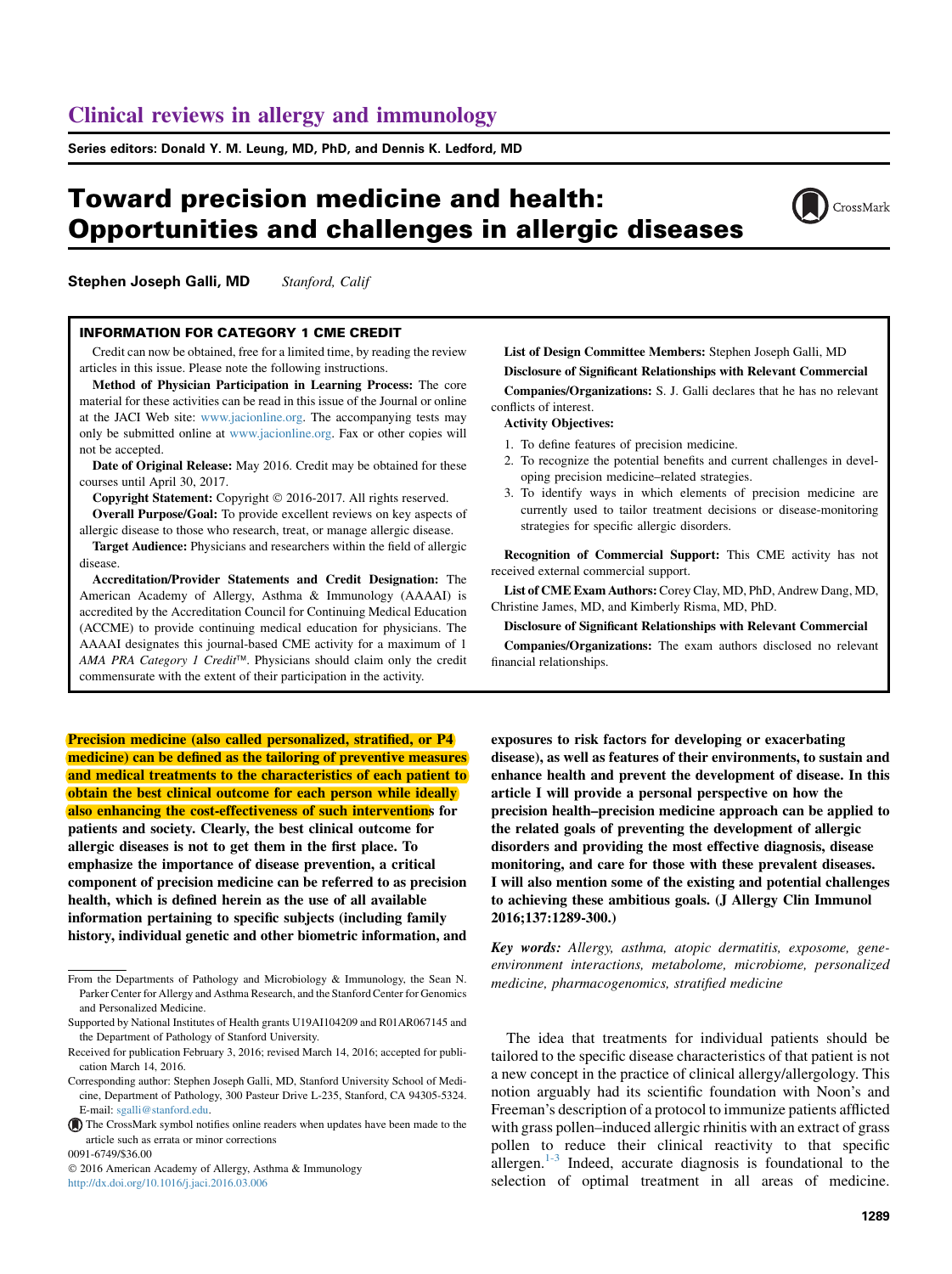Abbreviations used

|  |  | DBPCFC: Double-blind, placebo-controlled food challenge |  |
|--|--|---------------------------------------------------------|--|
|  |  |                                                         |  |

- LEAP: Learning Early About Peanut
	- OIT: Oral immunotherapy
	- SIT: Allergen-specific immunotherapy
	- SPT: Skin prick test
	- Treg: Regulatory T

Accordingly, first identifying the allergen or allergens and other factors that drive disease in individual allergic patients before attempting to define the most appropriate management and treatment for those patients represents one of the best examples of the critical importance of this general principle.

However, even the first step, identifying the clinically important offending allergen or allergens, has its challenges. It is well known that whether one attempts to detect allergen-specific serum IgE or uses skin prick tests (SPTs) to measure reactivity to particular allergens, a positive result does not prove that the identified allergen-specific IgE is disease causing in that patient. $4$ Put differently, although, by definition, allergen-specific IgE is necessary for the development of an IgE-dependent allergic disorder, it is not sufficient. For example, in the case of food allergies, the diagnostic gold standard is the double-blind, placebo-controlled food challenge (DBPCFC).<sup>[5](#page-9-0)</sup> Although substantially more expensive than an SPT, the DBPCFC can definitively answer the following clinically important question: Will this particular allergen, when taken orally, induce significant signs and symptoms of allergic disease in that patient? Similarly, the development of recombinant allergens,<sup>[6](#page-9-0)</sup> together with new methods that permit one simultaneously to assess small amounts of patients' blood for levels of IgE antibodies reactive with any of a large number of different allergen proteins,  $7-9$  has ushered in an era in which the definition of the offending allergen or allergens in individual patients can become increasingly detailed and precise.

Yet the need to personalize or stratify the management of patients with allergic disorders clearly extends far beyond simply identifying the offending allergen or allergens. Long gone are the days when it was adequate to know only that a patient had "asthma" or even "atopic asthma" to decide on the optimal course of treatment for the asthmatic patient, particularly for those with the most severe forms of the disorder.<sup>[10](#page-10-0)</sup> Not only have several subtypes, phenotypes, or endotypes of asthma now been reported, $11-15$  but the effort to define clinically important subtypes of asthma (beyond assessing only disease severity) is a work in progress, with large studies underway in several countries. This work should help to improve our understanding of the relative importance of various allergic mechanisms in patients with different subtypes of asthma and might provide additional evidence that in some patients asthma can develop essentially independently of IgE. Efforts also need to be continued to understand better the heterogeneity of the wheezing disorders observed early in life and what factors can determine whether these are or are not followed by the development of asthma.<sup>[16-18](#page-10-0)</sup> Progress in this and related areas will be critical to the success of attempts to devise individualized approaches to classify current disease, assess the risk of subsequent development of asthma, and prevent or modify the development or progression of disease.

Similar work to identify clinically important subtypes of diseases is in progress in many areas of medicine. Indeed, the US National Research Council recently produced a monograph outlining how recent advances in the power (together with striking reductions in the cost) of the analytic and computational tools available to produce huge amounts of biomedical data and, as importantly, to mine such data for biological and clinical meaning might be exploited to generate a comprehensive ''new taxonomy of disease.'['19](#page-10-0) This report also argued that if the specific elements comprising this new taxonomy of disease could be appropriately validated with respect to their clinical utility (eg, by showing that such new classifications of disease would improve our ability to predict disease development, render accurate prognoses, and/or select the most effective management and treatment options in individual subjects), then this new taxonomy of disease would help to foster marked improvements in health outcomes for both individual patients and populations while also potentially reducing the total cost of medical care. $19$ 

Easier said than done! For example, the identification of subtypes of asthma based on combinations of genetic, gene expression, phenotypic, and clinical criteria is really only the first step toward establishing the clinical relevance and clinical utility of such proposed new entities (see Berry et al<sup>[20](#page-10-0)</sup> and Potaczek et al<sup>21</sup> in this issue of the *Journal*). There are many relevant questions to ask. What criteria should be used and by which official organizations to decide whether a proposed new subtype of asthma should now be generally accepted for the purposes of diagnosis and treatment of individual asthmatic patients and thereby included officially in a new taxonomy of asthma and allergic diseases?<sup>[22](#page-10-0)</sup> What criteria should be used to decide whether a particular newly introduced targeted treatment (eg, biologics directed at particular cytokines or their receptors, which are often used in conjunction with biomarkers that are thought to identify those patients with a subtype of disease that is more likely to benefit from such treatments) is clinically useful and therefore should become the standard of care? What evidence is sufficient to conclude that a new targeted approach to prevention or treatment of allergic diseases is cost-effective (and what agency or groups will be entrusted to make such decisions)? $2^3$ Finally, at what point and based on what evidence should payers (whether they are private insurance companies or national health care systems) decide that a targeted treatment for a newly recognized subtype of allergic disease merits coverage in that health plan?

These are key questions that need to be answered before knowledge identifying new subtypes of disease, defining new tests to detect such disease subtypes, and characterizing genetically determined variation in individual responses to therapeutics (ie, pharmacogenomics) can be translated effectively into clinical practice. Although therapeutic interventions can rapidly produce benefit in those afflicted with a disease, it might take many years to demonstrate the effectiveness of attempts to prevent or postpone the development or modify the manifestations of disease in susceptible subjects. In this article I will provide a personal perspective on the promises and challenges of taking advantage of the special biological features of allergic diseases to use a personalized medicine and health approach for improving the health of persons who have or are at risk of allergic disorders.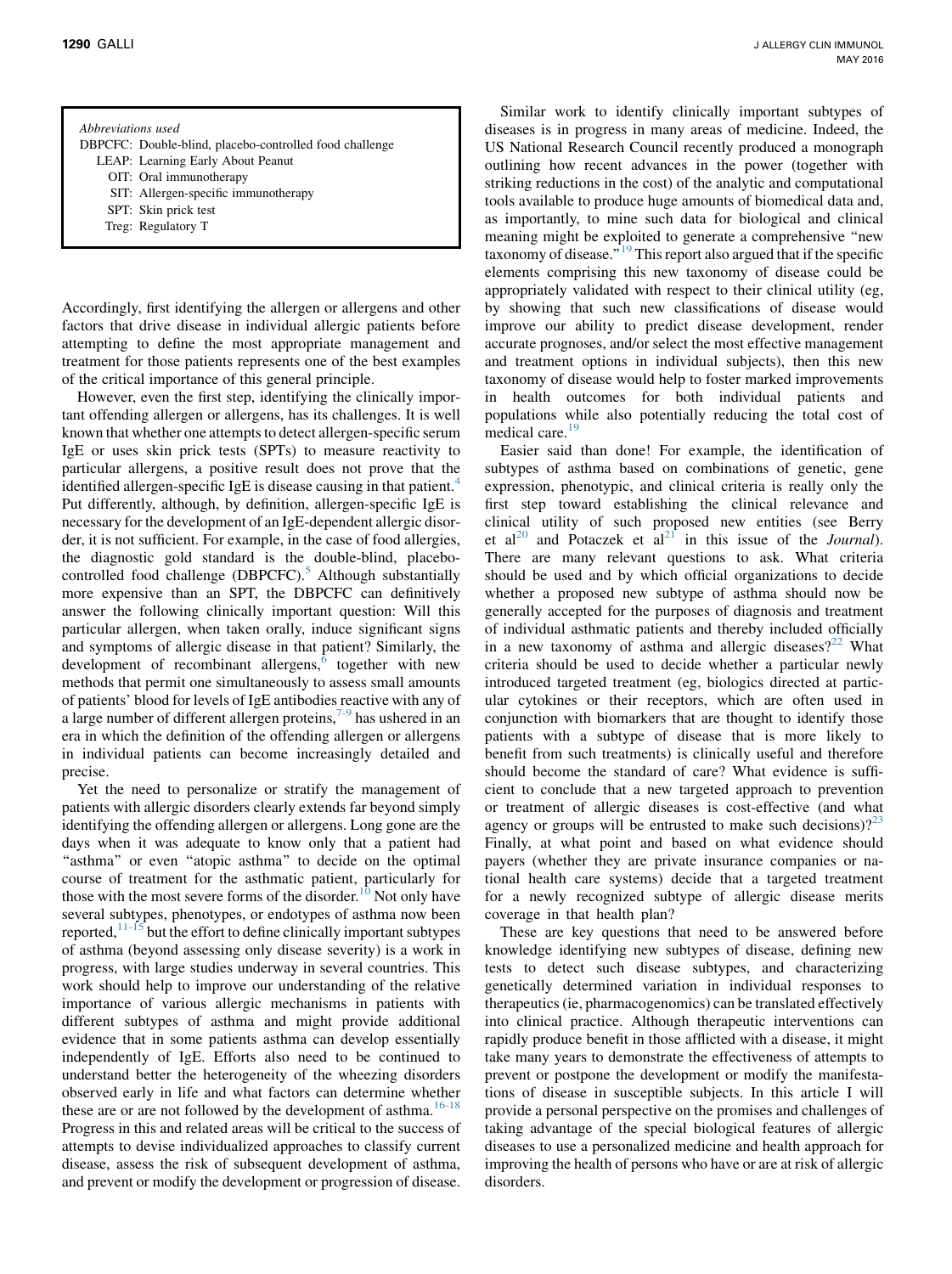<span id="page-2-0"></span>

FIG 1. Building a biomedical knowledge network for basic discovery and improved health. The proposed information commons contains current health and disease information about individual patients that is continuously updated by new data (including those from observational studies) generated during the normal course of health care. Validated findings emerging from the knowledge network, such as those that define new diseases or subtypes of diseases that are clinically relevant (eg, which have implications for patient prognosis, disease monitoring, or therapy), would be incorporated into a new taxonomy to improve diagnosis (ie, disease classification), health and disease monitoring, and treatment. The extent to which other information in the knowledge network needs various types of validation before its widespread use will vary. For example, certain biomedical research projects might require raw data contained in the information commons, whereas findings in the knowledge network (eg, regarding the efficacy and safety of a new therapeutic agent) might require extensive replication before being used to change the standard of care in clinical medicine. This is Fig 3-1 from Desmond-Hellman et al,<sup>[19](#page-10-0)</sup> which is reproduced in slightly modified form with permission of the National Academy of Sciences USA.

# GENERAL PRINCIPLES OF PRECISION MEDICINE AND HEALTH

One piece of evidence indicating that a concept has become mainstream is when it is widely used to sell products directly to physicians and consumers. For years, various commercial enterprises have been offering to sell individuals an analysis of their ''genomes'' (these analyses typically are not based on sequencing the full genome but on analyzing thousands of single nucleotide polymorphisms in individual genes) to trace their ancestry or, initially at least, even to permit them to assess their risk of specific diseases. Sometimes called ''recreational genomics,'' such testing has become popular enough to have generated both substantial revenues for test vendors and, in the United States, the intense interest of regulatory agencies, such as the US Food and Drug Administration, who are concerned with the possibility that consumers would be at risk if they were to use

some of the results of such analyses to guide important medical decisions.<sup>2</sup>

Whatever one thinks of the merits of these commercial ventures, the impetus to be counted among those who are using genetic information to improve health outcomes or quality of life for their patients is now pervasive in health care as well. In the United States it is now common to hear radio announcements or see television advertisements that inform patients that particular health care practices, hospitals, or health systems are using your own "genes," "genetics," or "genome" to personalize and (as stated or implied) thereby improve the effectiveness of your care. Obviously, many such claims markedly simplify and in some cases exaggerate or distort reality. The effort to find information demonstrably beneficial to health and the treatment of disease by mining increasingly vast amounts of genomic and other ''omics'' data, as well as data on demographic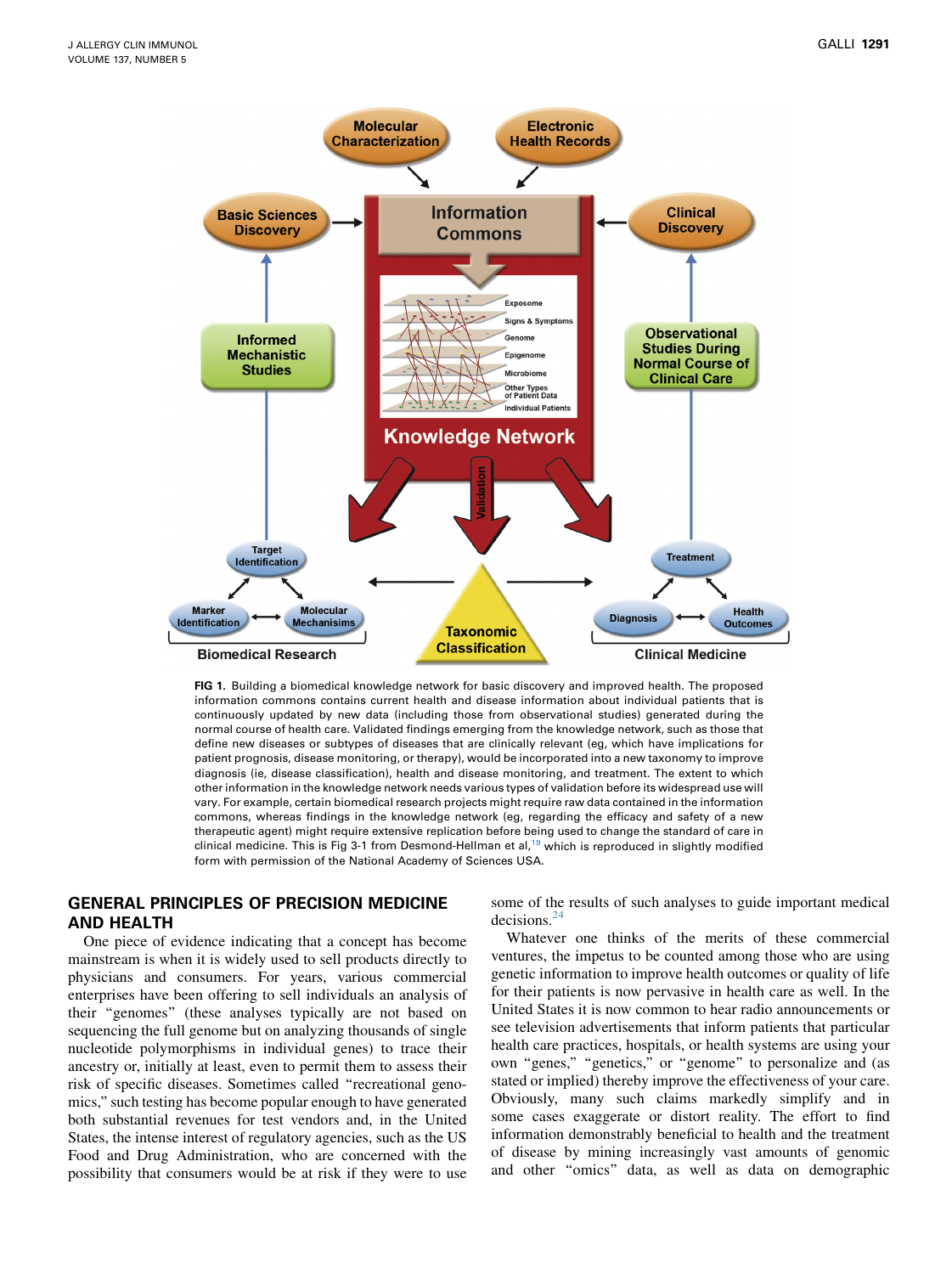characteristics, environmental exposures (ie, the so-called exposome), and responses to various therapeutic interventions, will be complex, ongoing, and of very long duration. The National Research Council report ''Toward precision medicine, building a knowledge network for biomedical research and a new taxonomy of disease,'['19](#page-10-0) came to several conclusions and made a number of recommendations regarding what the committee decided to call precision medicine (which was meant to encompass disease prediction and prevention, as well as disease classification, treatment, and monitoring). Although these conclusions and recommendations were crafted to apply to biomedical research and clinical care generally, they also can be used to guide approaches for improving care in individual medical subspecialties, including allergology/clinical allergy.

To illustrate this point, let us consider the general scheme envisioned for the creation of a knowledge network of disease, as shown in a figure from the National Research Council's ''Toward precision medicine" report  $(Fig 1)$  $(Fig 1)$ .<sup>[19](#page-10-0)</sup> The data used to create such a proposed knowledge network (ie, the ''information commons'') would be comprised of detailed information about the characteristics of multiple individual subjects and their environments. This information then could be mined by using sophisticated bioinformatics and computational tools to identify combinations of genetic and environmental factors that can contribute to the development, exacerbation, or even spontaneous resolution of asthma, eczema, food allergy, or other allergic disorders and to assess the effectiveness of interventions to prevent, ameliorate, or cure such disorders.

Clearly all of the information to be entered into such a database (the information commons) would have to be collected in a way that is in accord with the privacy rules and other policies and laws that apply in jurisdictions where the subjects live. For example, in the United States a proposal is now under consideration to revise the regulations concerning the ethical conduct of research involving human subjects in such a way as to require the consent of the subject for the use of all biospecimens in research, irrespective of whether these specimens are deidentified.<sup>[25](#page-10-0)</sup> Many concerns have been raised during the open comment period for this proposed change regarding the potentially serious unintended negative consequences for biomedical research should the provisions be implemented without substantial modification. However, should such a change in the common rule be enacted, then all subjects or their legal guardians would be required to provide consent in advance for any potential use of blood, sputum, bronchoalveolar lavage, or airway biopsy specimens to search for genetic, epigenetic, proteomic, or metabolomic findings that could be used to understand or subclassify disease pathology or to identify potential new therapeutic targets. Because the power of such information commons is inextricably dependent on the quality and amount of patient-specific data contained therein and the ability to use these data for diverse research projects, exploiting such an approach might be most practical in those countries with single, universal health care systems that are enabled by electronic health records with suitable functionality and that also have effective means (eg, laws, policies, and consenting mechanisms) of ensuring the appropriate agreement of subjects to participate in these efforts by permitting the use of their genetic and other biometric, medical, demographic, and social information for such research.

Sophisticated data mining in such information commons (eg, to find those constellations of genetic and environmental factors that

are likely to predispose to the development of various allergic disorders or to prevent them) will contribute to the development of the knowledge network that can inform disease classification and, in turn, guide targeted treatment and other forms of individualized patient management. What is envisioned is a dynamic system for producing and continuously revising/ updating the classification of disease and for the development of novel clinical diagnostics and treatments while also supporting basic science. However, for such knowledge to be prudently applied in the clinical setting, it is critical that this information be clinically validated. Clinical validation can be defined as obtaining compelling objective evidence indicating that the information in fact has clinical utility. For example, with respect to a new diagnostic test or biomarker, clinical utility can be defined as the ability of such a diagnostic or screening test to prevent or ameliorate adverse health outcomes, such as morbidity, disability, or mortality, through adoption of efficacious preventive measures or treatments based on test results (modified after Khoury<sup>26</sup>). As discussed immediately below, there is evidence that such approaches already have been working in the field of allergology/clinical allergy. Finally, one important topic was not directly incorporated into the scheme illustrated in [Fig 1:](#page-2-0) What will all this cost, and who will pay? More on that below.

# ALLERGIC DISORDERS: A UNIQUE OPPORTUNITY FOR THE DEVELOPMENT OF PRECISION MEDICINE AND PRECISION HEALTH

In the asthma field several recent studies have provided data indicating that proper selection of patients based on their clinical characteristics, including certain readily measurable features of their disorder (these can be called, generically, biomarkers), can identify subsets of patients more likely to respond favorably to biologics that impair the functioning of pathways implicated in the development of airway pathology in such subjects (for a recent review, see Berry et al<sup>20</sup>). In such cases the personalization or stratification of the individual patient's care, at least with respect to which biologics to prescribe, is not based on which specific allergens might contribute to the development or progression of their signs and symptoms but on proper targeting of final common pathway elements that are thought to be activated in tissues regardless of the specific inciting allergens. In principle, care in this setting can be personalized based on the use of biometric tests (sometimes called companion diagnostic tests) to identify patients who are more likely to benefit from a particular targeted therapeutic.

Although this is an active area of research, there are already data indicating that patients whose asthma is associated with increased levels of biomarkers of a  $T_H2$  phenotype,  $^{12,27}$  $^{12,27}$  $^{12,27}$  including periostin, $28,29$  and high blood eosinophil counts<sup>30</sup> will benefit more from therapy targeting elements of the  $T_H2$  response (eg, IL-4, IL-5, IL-13, and/or their receptors) than will patients with low levels of such biomarkers.<sup>[31-36](#page-10-0)</sup> However, recent data indicate that such biomarkers might be more useful in some patient subpopulations than others. For example, in patients with childhood asthma, blood periostin levels might not be a useful biomarker of disease, $37,38$  which is in contrast to assessment of levels of both exhaled nitric oxide and blood eosinophil counts, which is helpful in identifying children with the highest asthma morbidity.<sup>38</sup> Similarly, therapy designed to target eosinophils and their activities might show benefit primarily in those subjects whose asthma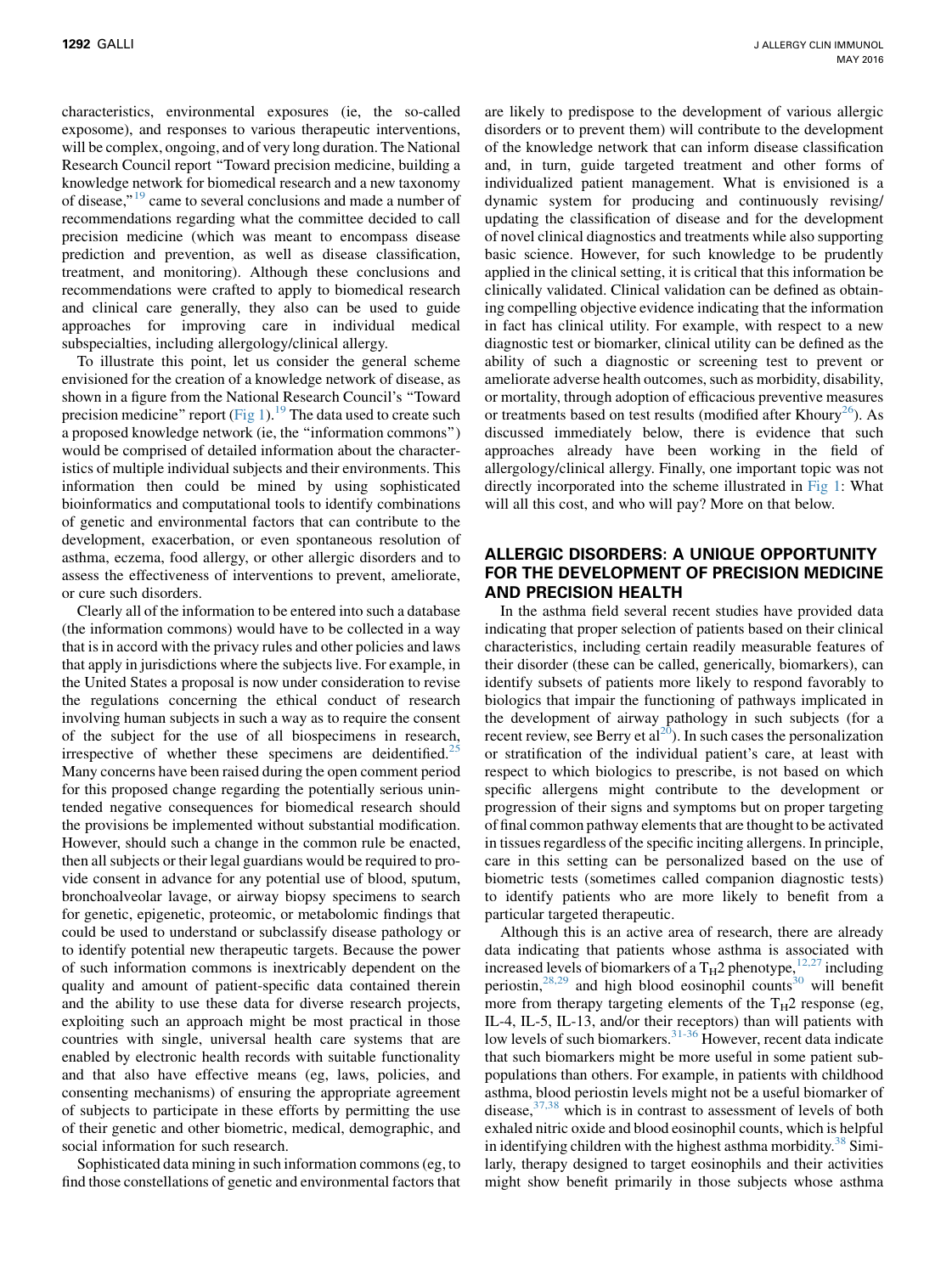subtype includes the presence of high eosinophil counts, and the presence of high eosinophil counts in the blood can be used to select patients likely to respond favorably to such treatment.<sup>30,39-4</sup>

However, even when such biologics or conventional pharmaceutical agents, such as corticosteroids or drugs targeting specific mediators derived from effector cells, ameliorate clinically significant manifestations of disease, they are not curative. It is here, in being able to alter the cause of the disease, that there are special opportunities in patients with allergic disorders. There are also attractive prospects for crafting increasingly personalized treatment and management plans. These opportunities can be divided into: (1) prevention, (2) management/treatment, and (3) cure. In each of these areas, there is evidence that care can be tailored to the particular characteristics of individual subjects.

# PREVENTION

### Preventing disease development

There is strong evidence that hereditary factors contribute to the propensity to allergic diseases.<sup>[44-46](#page-10-0)</sup> Therefore an effective way to reduce the incidence of allergic diseases in your children would be to select your spouse carefully, avoiding candidates who have a strong family history of allergic disorders. Such approaches already are being taken, along with adoption, to avoid the transmission of severe hereditary disorders that are based on the deleterious effects of single affected genes. However, many might think that this is not a very practical or appealing approach to take for reducing the development of allergic disease.

What other, more practical measures can be taken to prevent the development of allergic disorders? The exciting results of the recently published Learning Early About Peanut (LEAP) study showed that the introduction of peanut products into the diets of atopic children at high risk of peanut allergy resulted in a marked reduction in the development of that potentially life-threatening disorder in comparison with the outcome in atopic children who were randomized to the peanut avoidance group. $47$  As noted in an article providing interim guidance based on consensus among the American Academy of Allergy, Asthma & Immunology; American Academy of Pediatrics; American College of Allergy, Asthma & Immunology; Australasian Society of Clinical Immunology and Allergy; Canadian Society of Allergy and Clinical Immunology; European Academy of Allergy and Clinical Immunology; Israel Association of Allergy and Clinical Immunology; Japanese Society for Allergology; Society for Pediatric Dermatology; and World Allergy Organization (which will be followed up by more formal documents from the National Institute of Allergy and Infectious Diseases–sponsored Working Group and the European Academy of Allergy and Clinical Immunology), <sup>[48](#page-10-0)</sup> this seminal LEAP study supports the potential benefits of early (rather than delayed) introduction of peanut into the diet of such at-risk infants. However, without further studies, this finding cannot be generalized to what would happen if the same approach were to be taken with nonatopic children or children with other food allergies.

Having said that, it now will be important to determine (1) whether and to what extent the introduction of foods containing known allergens into the diet of infants and children can represent a general strategy to prevent the development of such allergies, (2) whether this approach works only for a subset of food allergens or only in certain subsets of subjects (eg, those with abnormalities of skin barrier function), and, if the latter is true, (3) whether genetic or other biometric tests would permit better identification of subjects who are more or less likely to respond to such preventative measures than would a simple family history combined with currently available tests, such as SPTs and IgE measurements. Ideally, adding such new and better predictive tests to the current selection criteria would permit this type of preventative measure to be used in those who are most likely to respond favorably.

In principle, another approach to prevention would be to alter human microbiomes in ways that reduce the incidence of allergic disorders. Studies of a model of food allergy in gnotobiotic mice suggest that the transfer of a Clostridia-containing microbiota to germ-free mice can protect against the development of food allergies in the recipient animals. $49$  In human subjects a comparison of fecal samples obtained from small numbers of healthy control subjects and infants with cow's milk allergy before and after treatment with extensively hydrolyzed casein formula with or without supplementation with Lactobacillus rhamnosus GG suggest that extensively hydrolyzed casein formula plus Lactobacillus rhamnosus GG might help promote tolerance in infants with cow's milk allergy in part through effects on the strain-level bacterial community structure in the infant's gut.<sup>[50](#page-10-0)</sup> Recent work indicates that at least some of the ability of exposure to pet dogs<sup>[51,52](#page-10-0)</sup> (and cats<sup>51</sup>) to reduce the incidence of allergic sensitization<sup>51</sup> and allergic diseases<sup>[52](#page-10-0)</sup> that has been suggested by epidemiologic<sup>[51](#page-10-0)</sup> and longitudinal<sup>[52](#page-10-0)</sup> studies might be attributable to alterations in the subjects' microbiomes that reflect the introduction of environmental bacteria into the home by pets that are permitted to spend time outdoors. $53$  In wild-type mice this protective effect can be transferred by a single bacterial species, Lactobacillus johnsonii.<sup>[53](#page-10-0)</sup>

Such studies, together with epidemiologic analyses comparing the incidence of allergic disease in ethnically similar farming populations in which farming families do or do not live in close proximity to their livestock suggest that one of the major mechanisms underlying these diverse observations is that microbiomes that promote health and help to suppress the development of allergic diseases are shaped importantly by close interactions with environmental microbial populations and their products, especially those derived from livestock and companion animals.<sup>54,55</sup> Moreover, recent evidence from studies in mice suggests that the development of oral tolerance to food antigens can be regulated by the influence of both microbiome-induced and dietary antigen–induced populations of peripheral regulatory T (Treg) cells, which develop outside of the thymus from conventional T cells.<sup>[56](#page-10-0)</sup> Recent studies in a general population–derived birth cohort provided evidence that infants at risk of food allergy can display a hyperresponsive innate immune response at birth that, together with mucosally derived TGF-β, might both promote nonclassic differentiation of  $T_H$ 2 lymphocytes and impair the function of natural Treg cells.<sup>[57](#page-10-0)</sup> It will be of interest to assess whether these interesting findings can be confirmed in other populations, as well as to investigate how such processes can be influenced by different effects of microbiomes, the timing of introduction of various food allergens, or both.

Clearly it would be impractical to advise families at risk of allergic diseases to reduce the likelihood of that by taking up farming or living with livestock, and some families might not be willing or able to acquire a dog or two. Therefore interest is now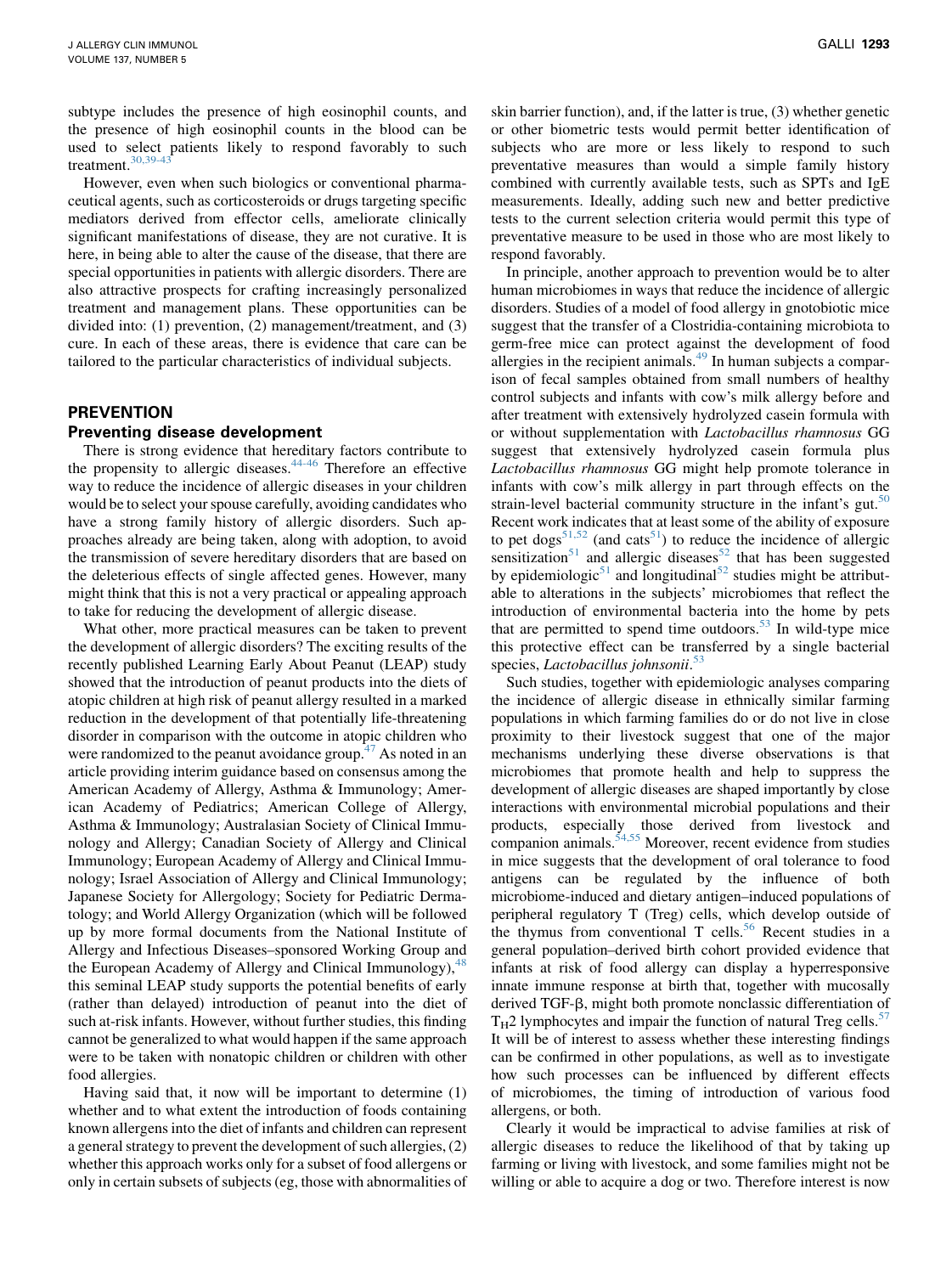focused on how microbiomes can be manipulated therapeutically, including through dietary changes, to move from diseasepromoting dysbiotic microbiomes to those that are more conducive to health.[58,59](#page-10-0) However, there are many challenges to instituting a microbiome management plan that can be individualized based on the characteristics of the particular subject. These include but are not limited to the following.

- 1. Identifying how best to assess and measure the health or dysbiosis of native microbiomes and to monitor the success of attempts to alter them (eg, which microbiomes should be measured [eg, the gut, skin, airway, or all of the above] and which aspects of the microbiome should be measured [eg, only the species composition or also their metabolic products]). In what ways should such measurements be made and how frequently to assess whether interventions are achieving the desired effects?
- 2. Given that current evidence suggests that human microbiomes tend to be stable once established early in life,  $60$ can relatively transient alterations in the microbiome have clinical benefit, and if such effects are limited or transient, can other safe and cost-effective strategies be developed to induce and maintain stable healthful alterations in key microbiomes? Notably, a recent comprehensive review concluded that, apart from the use of hydrolyzed formulas in high-risk infants to reduce the incidence of atopic dermatitis, there was not enough evidence to recommend other dietary modifications, including probiotics or other microbial products.<sup>61</sup>
- 3. Can we succeed in effectively limiting the inappropriate medical or agricultural use of antibiotics, which can profoundly alter microbiomes, with multiple potential adverse effects, including development of obesity and metabolic abnormalities? $60$

Proving the clinical utility of attempts to alter microbiomes and their products to prevent, manage, or treat allergic disorders will require well-conducted, randomized, placebo-controlled longitudinal studies of sufficient size and duration to permit assessment of long-term effects of such interventions on the development and severity of allergic diseases. Only time will tell whether such efforts will identify microbiome-targeted approaches to reduce the occurrence or severity of allergic disorders that are sufficiently successful, practical, and cost-effective to result in such interventions becoming the standard of care. However, it is likely that success might depend on developing accurate, precise, and inexpensive ways of assessing and monitoring over time the key features of individual microbiomes and their metabolic products.

Finally, there has been considerable interest in the possible role of a deficiency in vitamin D (which has a spectrum of potential effects on the immune system, lung development, and the microbiome) in influencing the development of asthma and other allergic disorders.<sup>62,63</sup> If vitamin  $\overline{D}$  deficiency (whether related to decreased dietary intake of vitamin D, reduced sunlight exposure related to a more sedentary lifestyle, or both) indeed contributes to the development of allergic disorders, then supplementation of the diets of pregnant women or children with vitamin D would represent an inexpensive way of modifying such disease risk. Two recently published randomized trials of vitamin  $D_3$  (cholecalciferol) dietary supplementation during pregnancy did not demonstrate a statistically significant benefit in reducing the risk of asthma or persistent wheezing in the

offspring.<sup>64,65</sup> However, on the basis of the findings obtained (including not statistically significant reductions in the primary end points in the treatment vs control groups of  $16\%$  vs  $20\%$ <sup>64</sup> and  $24\%$  vs  $30\%$ , <sup>[65](#page-11-0)</sup> respectively), each group of investigators concluded that the studies might have been underpowered. It is possible that larger studies with longer periods of follow-up, perhaps testing higher doses of vitamin  $D_3$ , earlier onset of treatment during pregnancy, and/or adding postnatal dietary supplementation with vitamin  $D_3$ , together with the identification of biometric data that can be used to select those most likely to benefit from such dietary supplementation, might reveal a statistically significant benefit of this simple and inexpensive approach to reduce the burden of allergic disorders.

### Preventing exacerbation of existing disease

Patients with allergic disorders long have been advised to avoid exposure to those allergensthat induce signs and symptoms of their disease. However, there are other opportunities for personalizing the care of allergic subjects, depending on the nature of their allergic disease. For example, it is known that much of the morbidity and cost of care for asthmatic patients are related to exacerbations of the disease induced by respiratory tract infections, particularly those with rhinoviruses.  $^{66}$  Can more effective methods be devised to reduce the occurrence or severity of such infections in asthmatic patients? If effective vaccines could be developed against any of the offending viruses (a big if), then these could be offered, particularly to children with or at risk of asthma.

In the case of food allergies, it is clear that individual subjects can vary in the amount of offending allergen required to induce a clinical reaction. $67,68$  In principle, the care of such patients might eventually be improved by combining better food labeling to describe the amounts of allergens actually present with appropriately cautious testing of patients to establish their individual thresholds of clinical responsiveness to their offending food allergens because these thresholds can vary by orders of magnitude in individual subjects.[67,68](#page-11-0) However, because the levels of food allergen exposure required to induce clinical reactions can be lower in subjects with viral infections, during exercise, after alcohol consumption, or for reasons that might not be entirely  $clear,67,69,70$  $clear,67,69,70$  it will be challenging to develop an approach to advise patients how to make safe use of information about their food allergen thresholds that is based on determining such thresholds under baseline conditions. Allergen thresholds also can change because of the natural evolution of the disorder, such as in children who outgrow their allergies, and it will be helpful to have better approaches for determining when it is safe for such subjects to stop avoiding allergens to which they are no longer clinically reactive.

### MANAGEMENT/TREATMENT Avoidance

Although the scrupulous avoidance of offending allergens is a mainstay of the management of allergic disorders, $\frac{71}{1}$  as noted above, this approach can be personalized, at least in principle, by using appropriate testing to carefully establish which allergens must be avoided and by defining the threshold amounts of such allergens individual subjects can ingest without triggering clinical signs and symptoms. Because various factors can alter one's threshold for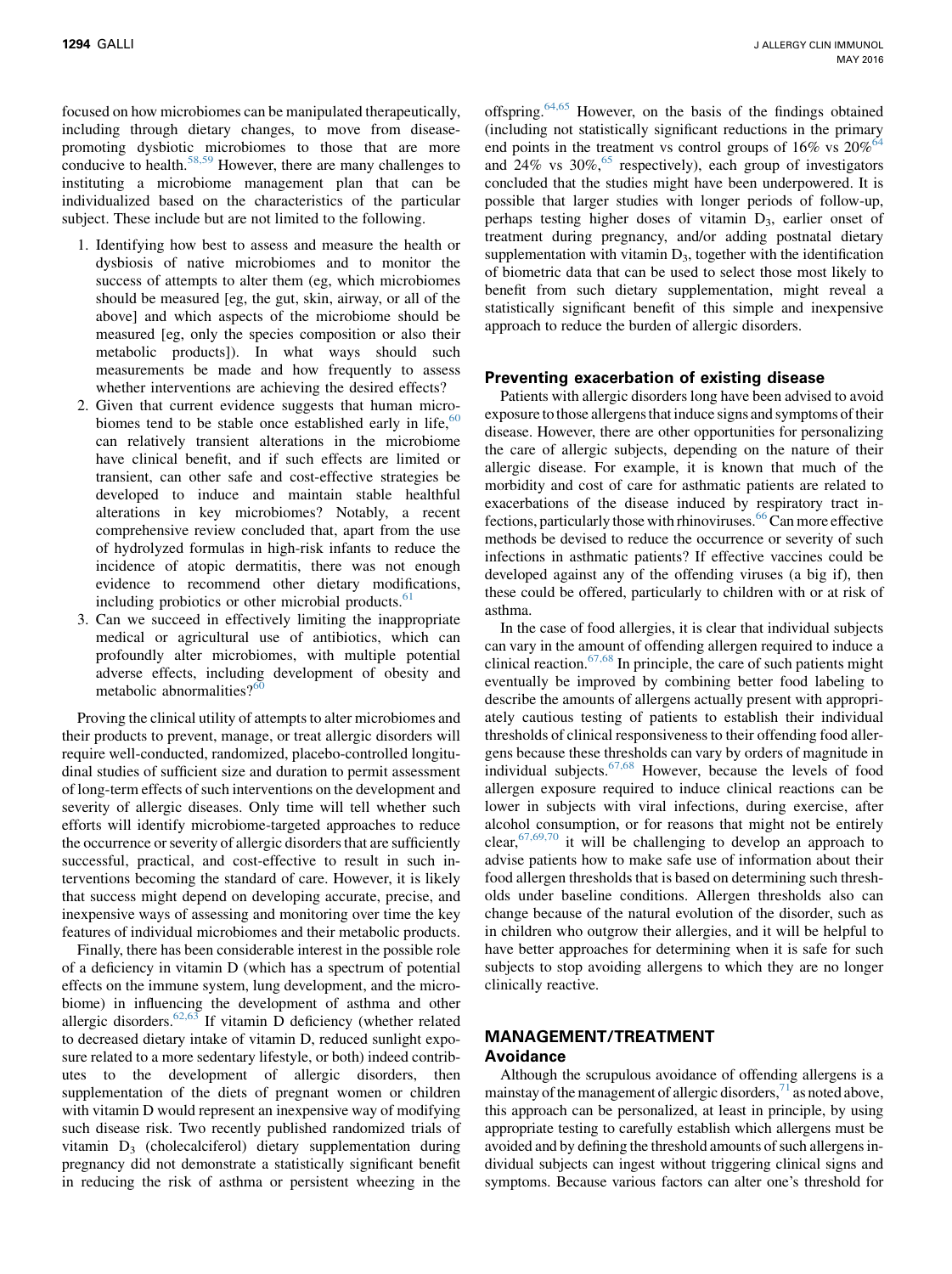#### <span id="page-6-0"></span>TABLE I. Principles of precision medicine for allergic disorders\*

Characterize the disease: Identify the disease and, if applicable, the subtype of allergic disorder; precisely define the offending allergen proteins.

Profile the patient: Characterize patient genotype and phenotype (and in some cases microbiomes); assess the patient's likelihood to respond to pharmacologic or biological agents, SIT, or other forms of management.

Select optimal management: Based on the subject's subtype of disease, offending allergens, genetic and phenotypic characteristics, and an evidence-based assessment of her or his likelihood to respond to various treatment/management options.

Monitor disease and response to management: Perform appropriate biometric monitoring during treatment (eg, with pharmacologic or biological agents or with SIT) to assess, for example, favorable or adverse effects of the intervention and duration of favorable effects.

Develop algorithms to select the most cost-effective management approach for that patient: Based on the characteristics of the patient and his or her test results and the evidence-based assessment of the clinical utility of the treatment options and the type of health care system in which that patient receives his or her care.

\*By taking advantage of ongoing basic, translational, and clinical research and having access to patient-specific data obtained during the course of clinical care, these approaches can be continuously refined and improved ([Fig 1\)](#page-2-0).



FIG 2. An iterative process to enable increasingly individualized approaches for improving health outcomes in subjects with or at risk of developing allergic disorders. Ongoing analyses of diverse data in the information commons can both generate new knowledge to refine our taxonomic classification of allergic disorders (and asthma) and enable development of new approaches to assess and monitor the risk of disease, disease severity, and responses to interventions to prevent or treat disease in individual subjects. By using validated approaches in these areas (ie, those proved to have clinical utility), health outcomes can be improved in individual subjects and populations. The extent to which such validated approaches actually will be adopted clinically is likely to be influenced by their cost-effectiveness. This is a modified version of Fig 1-3 from Desmond-Hellman et al,<sup>[19](#page-10-0)</sup> which is reproduced with permission of the National Academy of Sciences USA.

clinically reacting to an offending allergen, including infections, exercise, and alcohol consumption,  $67,70,71$  careful education of patients, their guardians, or both would be required for them to be aware of when the subject might be at risk, even when exposed to amounts of the offending allergen that are substantially less than their usual threshold at baseline.

# Pharmacotherapy and treatment with therapeutic antibodies

There are many reviews on these topics, and in principle, it is generally accepted that therapeutic agents should be used when there is a favorable balance between their benefits and potential risks. In the case of small-molecule drugs, examples from other fields suggest that pharmacogenetic data can help predict both the benefit and toxicity of particular drugs in individual patients.<sup>[72](#page-11-0)</sup> Although promising work is being done to identify genetic criteria on which to base selection of pharmacologic and biological agents for treatment of subjects with asthma and other allergic disorders,<sup>[73](#page-11-0)</sup> more studies are needed before such approaches can be put into routine clinical practice.

### CURE

Allergen-specific immunotherapy has shown considerable success in modifying underlying disease in certain settings,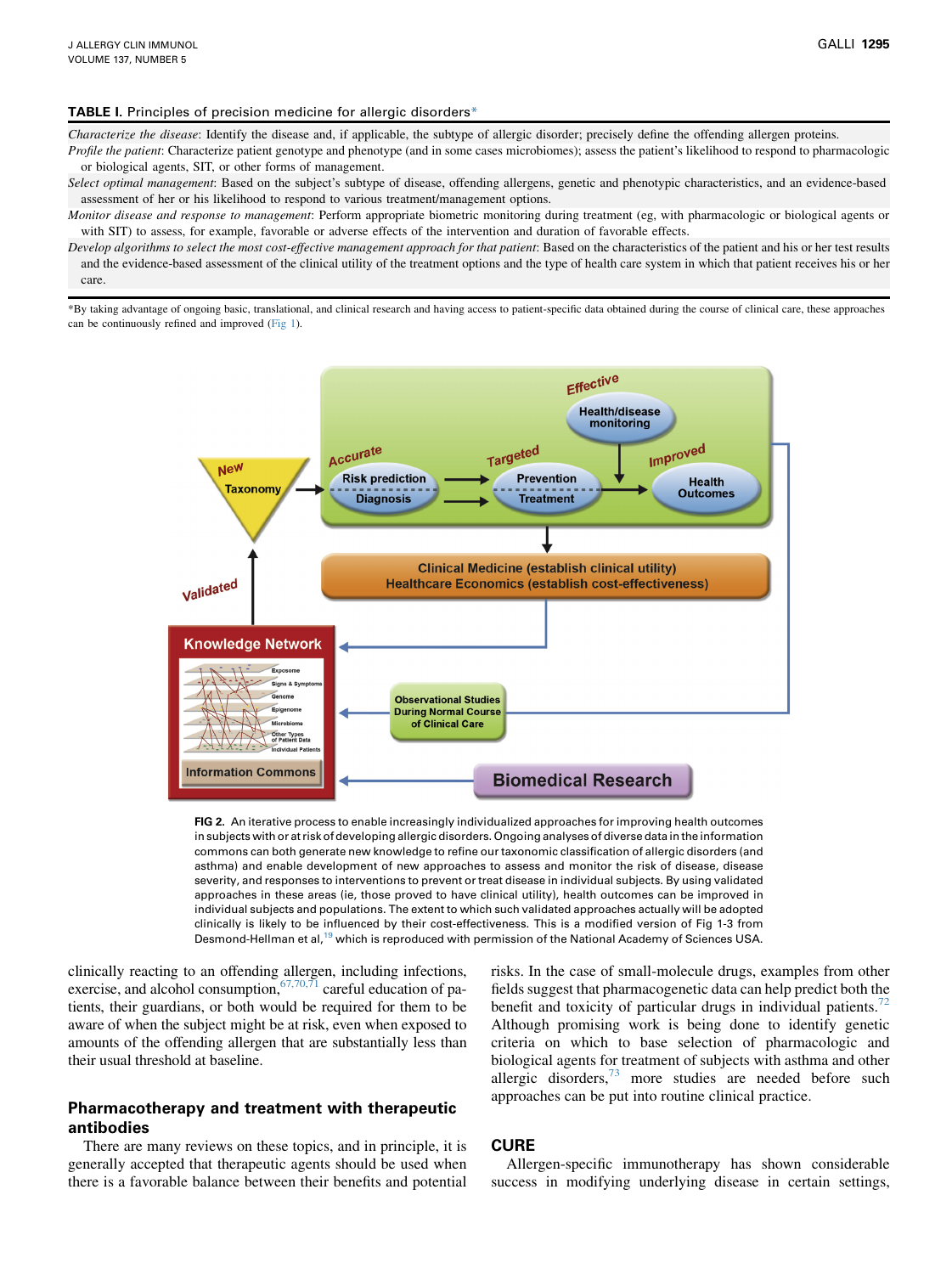<span id="page-7-0"></span>

| <b>TABLE II.</b> Some examples of implementing P4 medicine in patients with selected allergic disorders* |  |  |  |  |  |
|----------------------------------------------------------------------------------------------------------|--|--|--|--|--|
|                                                                                                          |  |  |  |  |  |

| Disorder     | Prediction                                                                                                                                                                                                                                                                                                                                                                                                                             | Prevention                                                                                                                                                                                                                                                                                | ⊷⊷ ອ∙<br>Personalization                                                                                                                                                                                                                                                                                                                                                                                                                                                                                                                                                                                                       | Participation                                                                                                                                                                                                                                                                                                                                                                                                                                                                                                                                                                                                                                                                                                                                                                                |
|--------------|----------------------------------------------------------------------------------------------------------------------------------------------------------------------------------------------------------------------------------------------------------------------------------------------------------------------------------------------------------------------------------------------------------------------------------------|-------------------------------------------------------------------------------------------------------------------------------------------------------------------------------------------------------------------------------------------------------------------------------------------|--------------------------------------------------------------------------------------------------------------------------------------------------------------------------------------------------------------------------------------------------------------------------------------------------------------------------------------------------------------------------------------------------------------------------------------------------------------------------------------------------------------------------------------------------------------------------------------------------------------------------------|----------------------------------------------------------------------------------------------------------------------------------------------------------------------------------------------------------------------------------------------------------------------------------------------------------------------------------------------------------------------------------------------------------------------------------------------------------------------------------------------------------------------------------------------------------------------------------------------------------------------------------------------------------------------------------------------------------------------------------------------------------------------------------------------|
| Asthma       | Improve ability to predict risk for Identify potentially modifiable<br>asthma in those with early-life<br>wheezing disorders†; improved<br>biometric testing to identify<br>clinically significant subtypes<br>of asthma†; develop better<br>approaches for defining those<br>gene-environment interactions<br>most critical for driving<br>development of disease and<br>develop algorithms to use such<br>data in clinical practice† | developmental or<br>environmental factors<br>(eg, that influence airway<br>mucosal functions, microbiome<br>composition, exposure to viral<br>respiratory tract infections) and<br>devise approaches to alter<br>them to prevent disease<br>development, progression, or<br>exacerbation† | Selection of the most appropriate Selection (eg, based on the<br>targeted therapies based on<br>individual biometric<br>characteristics†; precise<br>selection of those who are<br>likely to benefit from SIT,<br>allergens to use for SIT, and<br>most effective approaches to<br>induce SIT based on individual<br>biometric data†; selection of<br>the most appropriate<br>monitoring tests to use in each<br>subject to assess response to<br>treatment and to detect possible<br>adverse effects of treatment <sup>†</sup>                                                                                                | subject's biometric data,<br>environment, personal<br>preferences and health plan,<br>and risk-benefit analysis of<br>various options) of standard<br>or targeted pharmacotherapy,<br>treatment with biological<br>agents, and/or SIT†; develop<br>improved methods for<br>effectively advising subjects<br>and guardians to adopt<br>healthful life practices (eg,<br>exercise, proper nutrition, and<br>pet ownership) once these have<br>been shown to have benefits in<br>preventing disease or disease<br>progression/exacerbation†                                                                                                                                                                                                                                                     |
| Food allergy | DBPCFC (standard); improved<br>biometric assessment (eg, with<br>basophil activation tests,<br>analysis of T- and B-cell<br>populations, and<br>characterization of antibody<br>repertoires) to identify those<br>most at risk for a severe<br>reaction <sup>†</sup>                                                                                                                                                                   | perhaps other food allergens)<br>into the diets of defined<br>populations of at-risk<br>subjects†; develop approaches<br>to favor the establishment/<br>maintenance of healthful<br>microbiomes that reduce risk<br>of disease development†                                               | Early introduction of peanut (and Biometric testing to assess which Selection (eg, based on risk-<br>subjects would benefit from<br>early dietary introduction of<br>various allergenic foods and/or<br>alteration of their<br>microbiomes†; selection of<br>specific allergens to use for SIT<br>in those with multiple food<br>allergies and selection of<br>sequential vs simultaneous SIT<br>to these allergens†; disease-<br>monitoring tests (eg, of T- and<br>B-lymphocyte and basophil<br>populations and levels of other<br>types of biomarkers) to assess<br>the magnitude and duration of<br>responsiveness to SIT+ | benefit analysis and subject's<br>personal preferences) of SIT<br>vs allergen avoidance and<br>epinephrine autoinjector (or<br>both); improve methods for<br>effectively advising subjects<br>and guardians to adopt various<br>measures (eg, improved<br>compliance with management/<br>treatment plans, increased<br>exercise, proper nutrition, and<br>pet ownership) once these have<br>been shown to have benefits in<br>treating disease or in<br>preventing disease<br>development or progression/<br>exacerbation†; engaging<br>patients and their families and<br>advocacy groups in efforts to<br>improve options for disease<br>prevention, treatment, and<br>management and in efforts to<br>improve public understanding<br>of and public policies related to<br>food allergies |
| anaphylaxis  | Venom-induced Develop tests to identify those<br>with venom-specific IgE who<br>are most at risk for venom-<br>induced anaphylaxis†                                                                                                                                                                                                                                                                                                    | SIT of those who have had an<br>episode to prevent future<br>episodes (current); develop<br>effective "preventative SIT"<br>approaches for those at risk of<br>the disorder (eg, beekeepers)†                                                                                             | Component-resolved testing to<br>identify specific offending<br>allergenic proteins and to select<br>optimum allergens to use for<br>SIT†; modify standard SIT (or<br>newly devised SIT approaches)<br>based on individual biometric<br>data to enhance the efficacy<br>and duration of SIT†                                                                                                                                                                                                                                                                                                                                   | Selection of preventive vs<br>therapeutic SIT vs allergen<br>avoidance and epinephrine<br>autoinjector (or both); improve<br>the effectiveness of approaches<br>to convince patients and their<br>families of the importance of<br>complying with management<br>plans†                                                                                                                                                                                                                                                                                                                                                                                                                                                                                                                       |

\*P4 medicine is defined as predictive, preventive, personalized, and participatory. Some of the examples given are already part of clinical practice (eg, DBPCFC), whereas others (marked with daggers []) would need to be developed further and/or validated in appropriate large studies before becoming standard of care. Examples such as those provided in the table also could be given for allergic rhinitis, atopic dermatitis, and other disorders.

notably in the setting of allergic rhinitis,  $74-76$  and a number of promising approaches for developing novel immunotherapy vac-cines are under investigation.<sup>[77](#page-11-0)</sup> Although determining whether successfully treated patients are truly cured of their disease depends on how one defines cure, many patients can experience

long-term relief of symptoms, and their state of clinical nonreactivity to the offending allergens can persist for long periods of time, particularly in those treated for 3 years or more.<sup>[75](#page-11-0)</sup> Yet some patients derive more benefit than others from allergenspecific immunotherapy (SIT). What if the outcome of instituting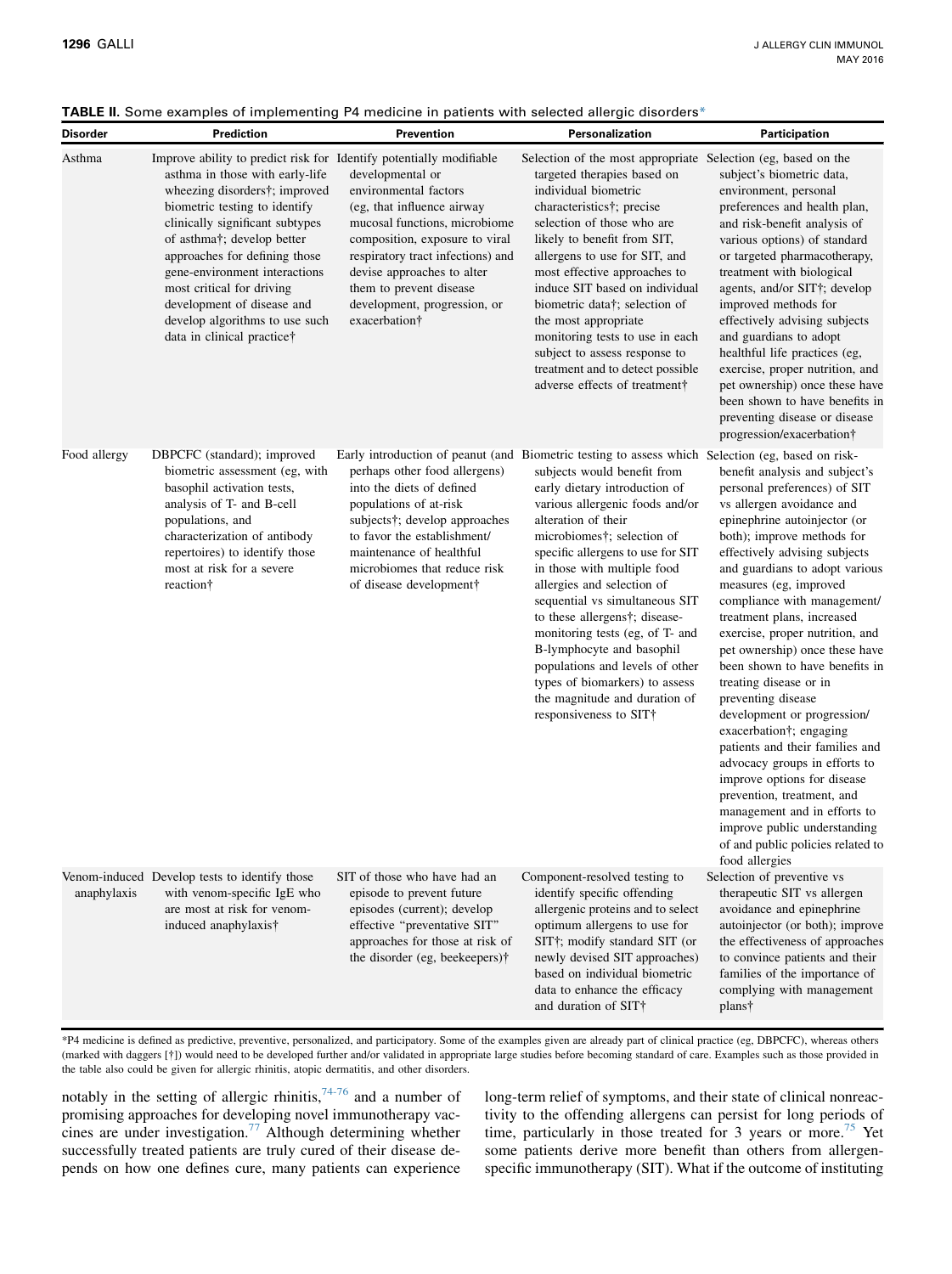various forms of SIT in particular patients could be predicted in advance of treatment, thereby saving the future nonresponders (and their health care system) the trouble, expense, and risk of undergoing what would be an essentially futile course of therapy? As noted above, pharmacogenetic evidence indicates that individual responsiveness to a growing number of drugs can be predicted based on genetic tests.[72](#page-11-0) By contrast, to my knowledge, no such predictive tests have yet been shown to have clinical utility in predicting responses of individual patients to SIT. Thus, as noted by Akdis and Akdis,<sup>[76](#page-11-0)</sup> "The general use of disease endotypes for allergies and asthma and correct selection of the responder patient population with defined biomarkers remain essential unmet needs in the clinical settings.''

### DISEASE MONITORING IN ALLERGIC DISORDERS

If one unmet need in clinical allergy/allergology is to identify approaches that can accurately predict responsiveness to SIT, another is to develop disease-monitoring tests that can assess the extent to which such SIT is working in patients undergoing treatment. In the case of food allergies, initial studies indicate that some patients treated with oral immunotherapy (OIT) can achieve sustained clinical nonreactivity to a maintenance dose of the offending allergen, whereas others do not.<sup>[78-81](#page-11-0)</sup> Can we devise tests to identify those subjects who are responding favorably to such OIT? In one small phase 1 single-site study, 4 of the 7 subjects with peanut allergy who achieved sustained unresponsiveness to peanut (based on passing a DBPCFC at 3 months after discontinuation of OIT) had regained reactivity to peanut 3 months later, whereas the 3 other patients continued to exhibit a more persistent pattern of nonreactivity.<sup>79</sup> That study suggested that persistent demethylation of the forkhead box protein 3 (FOXP3) gene in Treg cells might help to identify this subtype of patients who can maintain longer-term clinical nonreactivity to peanut, even in the absence of regularly consuming maintenance doses of peanut[.79](#page-11-0) Another study of a small number of subjects suggests that successful OIT in patients with peanut allergy might be associated with expansion of a population of allergen-specific  $CD4<sup>+</sup>$  T cells that develop an anergic  $T_H2$  T-cell phenotype, cells that were largely absent in both pretreatment participants and healthy control subjects. $82$ Although these studies are encouraging, they need extension to larger numbers of subjects and confirmation in multiple test sites. Moreover, in addition to T-cell analyses, promising recent work indicates that *in vitro* tests of blood basophil phenotype and function might have value for discriminating between peanut-sensitized children who are allergic versus those who are tolerant to peanut.<sup>[83](#page-11-0)</sup>

# TOWARD PRECISION MEDICINE AND HEALTH IN THE FIELD OF ALLERGY

Providing the best possible personalized care for patients with allergic diseases and helping those at risk to avoid such disorders will be ongoing long-term efforts. However, it is possible to think now about general approaches for achieving those goals and to consider some broad principles for practicing precision medicine in the field of allergy ([Table I](#page-6-0)). Notably, each of the topics listed in [Table I](#page-6-0) has its own set of challenges.

For example, there is much current interest in defining subtypes of asthma, but less has been done to define clinically important subtypes of other allergic disorders. Whether it will be possible to define subtypes of patients with atopic dermatitis, allergic rhinitis, or food allergies who might benefit from more personalized management plans remains to be determined. In the area of patient profiling, one ideally would be able to use a limited number of reasonably inexpensive tests to predict responses to various forms of treatment rather than to rely on comprehensive analyses of the subject's entire genome, metabolome, and microbiome, for example. The same point can be made with respect to what type of testing might be needed for effective disease monitoring and assessment of treatment responses.

The last point in [Table I](#page-6-0), selecting the most cost-effective management approach for that patient, might represent one of the biggest challenges to address. The potential cost of personalized or precision medicine has been much discussed, $^{23,84}$  $^{23,84}$  $^{23,84}$  and the costs to individual patients and health systems will vary by country and, in countries with private health care options, based on one's type of health insurance. Moreover, assessing the cost-effectiveness of an intervention should ideally consider all of the costs and benefits of the decision, including placing values on such important outcomes as long-term wellness and enhanced quality of life, as well as on the avoidance of time lost to school or work and reductions in long-term economic productivity.

Although the measures summarized in [Table I](#page-6-0) pertain to those who already have allergic disorders, in principle one also can propose a similar general approach for preventing the development of allergic diseases in those at risk to do so: (1) assess and quantify individual risk for allergic disorders or to experience their exacerbation; (2) assess the environment to identify and quantify factors that might promote disease development or exacerbation (eg, progression in the allergic/ atopic march) in that person; (3) *modify risk factors* in the subject (eg, by using approaches to increase skin health and barrier function in subjects at risk of atopic dermatitis) $85$  and environment (eg, acquire a few dogs)<sup>51,53</sup>; (4) monitor the subject and environment to assess the effectiveness of interventions and the durability of favorable changes; and (5) improve the effectiveness of communication between patients and caregivers to increase understanding of the disease prevention process and the rationale to comply with preventative measures or interventions.

Certain general approaches need to be applied both to efforts to individualize the diagnosis and management of allergic disorders and to attempts to prevent the occurrence of these diseases in those at risk. These include (1) improve basic scientific understanding of how gene-environment interactions (including gene-environment interactions in one's microbiome) contribute to the development and exacerbation or amelioration of allergic disorders; (2) better define the features of the disorders that result in the most important clinical manifestations of these conditions (this might help to define approaches to treat or prevent the development of these key features of the disorders, even if one cannot yet prevent the occurrence of the disease itself); and (3) improve the ability to measure the clinical effectiveness of these measures and their overall cost to the patient, the health care system, and society [\(Fig 2](#page-6-0)).<sup>[19](#page-10-0)</sup>

Finally, Hood and colleagues  $86,87$  have emphasized the importance of involving patients, their guardians, or both meaningfully in making decisions about their health care. This participatory aspect of medicine constitutes the fourth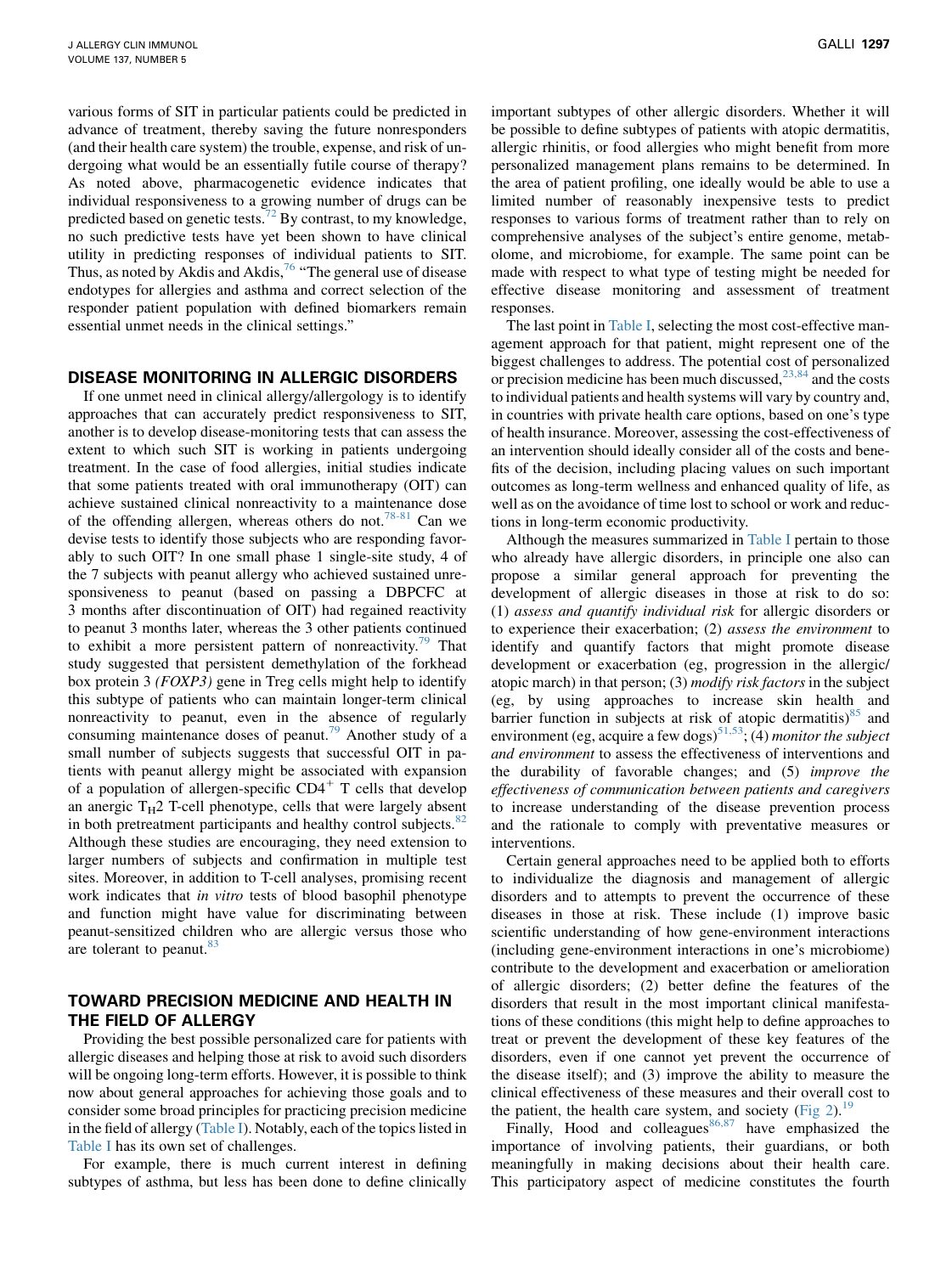<span id="page-9-0"></span>"P" of P4 medicine (ie, predictive, preventive, personalized, and participatory medicine). [Table II](#page-7-0) provides some examples of how the various components of P4 medicine might be applied to improve disease prevention and treatment of selected allergic disorders.

# CLINICAL IMPLICATIONS AND FUTURE DIRECTIONS

It is difficult to imagine a more promising and exciting time in the history of clinical allergy/allergology. There can be no doubt that we face a big challenge, in that the factors which have contributed to the striking increase in the prevalence of allergic diseases since the late 19th century are probably both diverse in their nature and complex in their interactions.<sup>[88](#page-11-0)</sup> The good news is that there has been a marked increase in the power of new scientific and bioinformatics tools that can be used to generate and search vast amounts of experimental, clinical, genetic, phenotypic, environmental, and demographic data to yield new knowledge about the origins, natural history, and manifestations of allergic disorders. In principle, such methods also can be used to monitor and accurately measure the beneficial (and potentially harmful) effects and the net clinical utility of interventions designed to prevent, ameliorate, or cure these diseases. The broader use of such approaches should enable us to provide increasingly personalized precision approaches to reduce the development and morbidity of allergic diseases in individual subjects and populations.

For example, it might be possible to devise approaches using biometric and other data (including data about one's personal environment) to identify more accurately those children who would most benefit from the early introduction of peanut (and perhaps other potentially allergenic foods) into their diet, to better predict which patients with asthma will or will not respond favorably to treatment with expensive biologics, and to assess the likely effectiveness of diverse interventions, including modifications of one's environment, designed to prevent, delay, or ameliorate the development of allergic diseases in individual subjects. It might also be possible to define constellations of biometric and other individual characteristics that could change the trial-and-failure approach currently often used to move from first- to second- to thirdline therapeutic approaches to one in which the caregiver, in consultation with the patient (and/or her or his guardians), can more quickly select a treatment with a high probability of success for that person. Such precision care approaches not only will permit health care resources to be used in a more cost-effective manner but, more importantly, would result in improved satisfaction of patients and their families with their management and treatment, along with producing favorable social and economic effects by improving attendance and performance in school or at work. If we can overcome the not insignificant impediments to establishing such new approaches, then we will be able to offer a much brighter future to those subjects at risk of allergic diseases and to those patients who already have them.

#### What do we know?

- <sup>d</sup> Allergic diseases provide unique opportunities for precision medicine and health.
- Progress is being made in defining clinically relevant subtypes of allergic disorders, particularly asthma.
- Optimal treatments for different subtypes of allergic disorders can vary.
- Some subtypes of allergic disorders can be identified by biomarkers of disease.
- Based on the LEAP study, it might be possible to reduce the development of peanut allergies in certain at-risk subjects by appropriate early dietary peanut exposure.
- <sup>d</sup> Progress is being made in defining useful approaches for disease monitoring to define disease severity and responses to treatment, including SIT.

### What is still unknown?

- Can we devise and personalize clinically useful and costeffective measures to prevent the development or progression of allergic disorders in at-risk subjects across the spectrum of allergic disorders?
- To what extent will such preventative approaches include both developmentally appropriate exposure to relevant allergens (either at mucosal surfaces, such as in the diet, or as vaccines) and/or modifications of individual microbiomes?
- Can we prospectively identify subjects likely to respond favorably or to have toxicity to individual treatments or management plans for allergic disorders?
- Can we fashion disease-monitoring approaches in patients with allergic diseases that are both clinically useful and cost-effective?
- Can we succeed in global efforts to pool patient-specific data across institutions and among different countries to build the most comprehensive information commons to enable basic and clinical research?
- Can we develop effective mechanisms to forge an international consensus on the classification, diagnosis, monitoring, and prevention and treatment of allergic disorders, including the development of improved clinical trial processes to prove the safety and efficacy of new targeted therapies?

#### **REFERENCES**

- 1. [Noon L. Prophylactic inoculation against hay fever. Lancet 1911;177:1572-3.](http://refhub.elsevier.com/S0091-6749(16)00431-0/sref1)
- 2. [Freeman J, Noon L. Further observations on the treatment of hay fever by hypo](http://refhub.elsevier.com/S0091-6749(16)00431-0/sref2)[dermic inoculations of pollen vaccine. Lancet 1911;178:814-7](http://refhub.elsevier.com/S0091-6749(16)00431-0/sref2).
- 3. [Freeman J. Vaccination against hay fever: report of results during the first three](http://refhub.elsevier.com/S0091-6749(16)00431-0/sref3) [years. Lancet 1914;183:1178-80.](http://refhub.elsevier.com/S0091-6749(16)00431-0/sref3)
- 4. [Hamilton RG. Allergic sensitization is a key risk factor for but not synonymous](http://refhub.elsevier.com/S0091-6749(16)00431-0/sref4) [with allergic disease. J Allergy Clin Immunol 2014;134:360-1](http://refhub.elsevier.com/S0091-6749(16)00431-0/sref4).
- 5. [Bock SA, Sampson HA, Atkins FM, Zeiger RS, Lehrer S, Sachs M, et al. Double](http://refhub.elsevier.com/S0091-6749(16)00431-0/sref5)[blind, placebo-controlled food challenge \(DBPCFC\) as an office procedure:](http://refhub.elsevier.com/S0091-6749(16)00431-0/sref5) [a manual. J Allergy Clin Immunol 1988;82:986-97](http://refhub.elsevier.com/S0091-6749(16)00431-0/sref5).
- 6. [Mothes N, Valenta R, Spitzauer S. Allergy testing: the role of recombinant aller](http://refhub.elsevier.com/S0091-6749(16)00431-0/sref6)[gens. Clin Chem Lab Med 2006;44:125-32.](http://refhub.elsevier.com/S0091-6749(16)00431-0/sref6)
- 7. [Treudler R, Simon JC. Overview of component resolved diagnostics. Curr Al](http://refhub.elsevier.com/S0091-6749(16)00431-0/sref7)[lergy Asthma Rep 2013;13:110-7](http://refhub.elsevier.com/S0091-6749(16)00431-0/sref7).

I thank Scott D. Boyd, Thomas A. E. Platts-Mills, and Kari C. Nadeau for their helpful reading of the manuscript and apologize to the many colleagues whose important contributions to this enormous area of work were not specifically referenced in this brief article.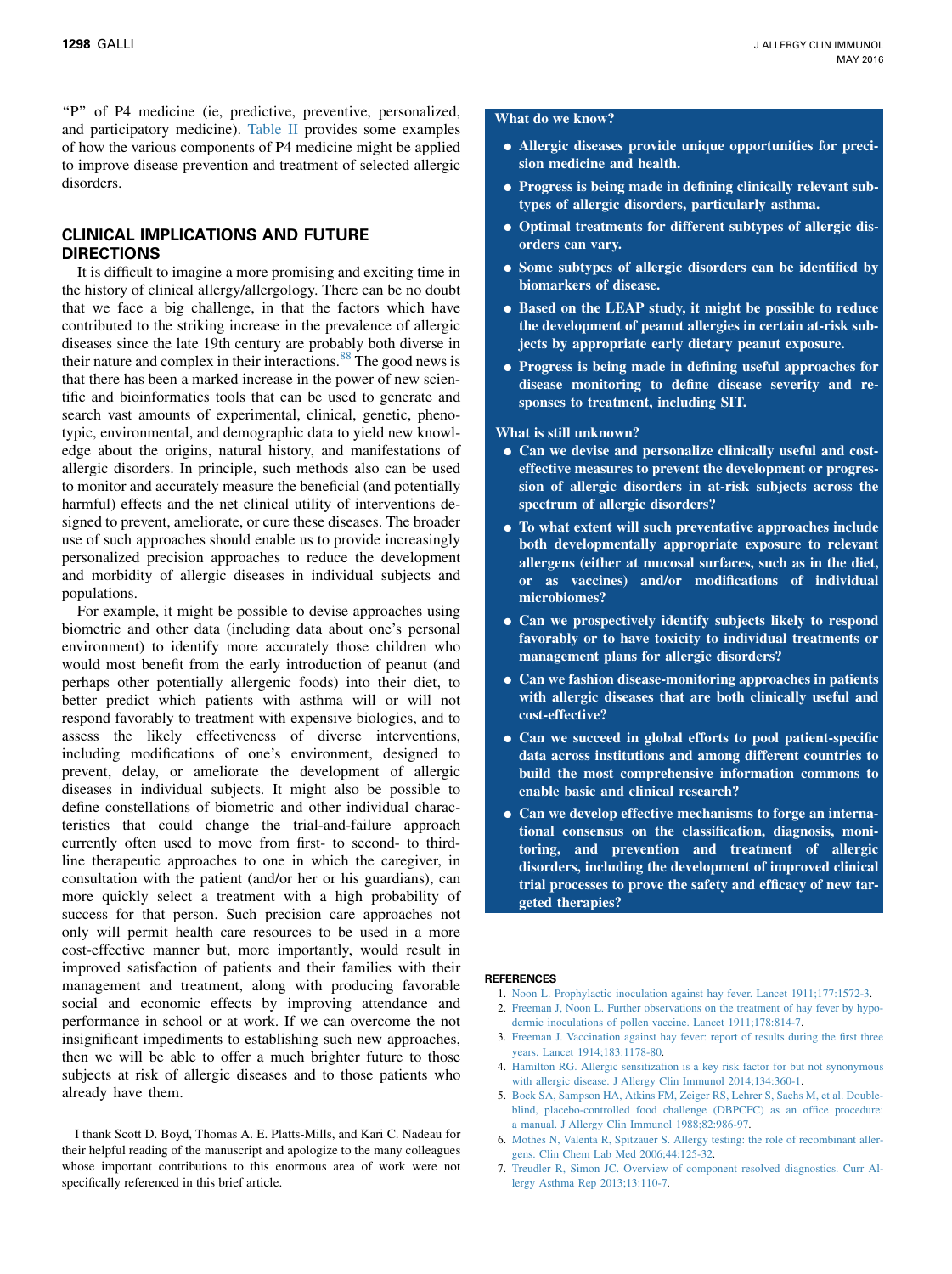- <span id="page-10-0"></span>8. [Lupinek C, Wollmann E, Baar A, Banerjee S, Breiteneder H, Broecker BM, et al.](http://refhub.elsevier.com/S0091-6749(16)00431-0/sref8) [Advances in allergen-microarray technology for diagnosis and monitoring of al](http://refhub.elsevier.com/S0091-6749(16)00431-0/sref8)[lergy: the MeDALL allergen-chip. Methods 2014;66:106-19](http://refhub.elsevier.com/S0091-6749(16)00431-0/sref8).
- 9. [Tuano KS, Davis CM. Utility of component-resolved diagnostics in food allergy.](http://refhub.elsevier.com/S0091-6749(16)00431-0/sref9) [Curr Allergy Asthma Rep 2015;15:32.](http://refhub.elsevier.com/S0091-6749(16)00431-0/sref9)
- 10. [Chung KF, Wenzel SE, Brozek JL, Bush A, Castro M, Sterk PJ, et al. Interna](http://refhub.elsevier.com/S0091-6749(16)00431-0/sref10)[tional ERS/ATS guidelines on definition, evaluation and treatment of severe](http://refhub.elsevier.com/S0091-6749(16)00431-0/sref10) [asthma. Eur Respir J 2014;43:343-73.](http://refhub.elsevier.com/S0091-6749(16)00431-0/sref10)
- 11. [Wenzel SE, Schwartz LB, Langmack EL, Halliday JL, Trudeau JB, Gibbs RL,](http://refhub.elsevier.com/S0091-6749(16)00431-0/sref11) [et al. Evidence that severe asthma can be divided pathologically into two inflam](http://refhub.elsevier.com/S0091-6749(16)00431-0/sref11)[matory subtypes with distinct physiologic and clinical characteristics. Am J Re](http://refhub.elsevier.com/S0091-6749(16)00431-0/sref11)[spir Crit Care Med 1999;160:1001-8.](http://refhub.elsevier.com/S0091-6749(16)00431-0/sref11)
- 12. [Woodruff PG, Modrek B, Choy DF, Jia G, Abbas AR, Ellwanger A, et al. T-helper](http://refhub.elsevier.com/S0091-6749(16)00431-0/sref12) [type 2-driven inflammation defines major subphenotypes of asthma. Am J Respir](http://refhub.elsevier.com/S0091-6749(16)00431-0/sref12) [Crit Care Med 2009;180:388-95](http://refhub.elsevier.com/S0091-6749(16)00431-0/sref12).
- 13. [Lotvall J, Akdis CA, Bacharier LB, Biermer L, Casale TB, Custovic A, et al.](http://refhub.elsevier.com/S0091-6749(16)00431-0/sref13) [Asthma endotypes: a new approach to classification of disease entities within](http://refhub.elsevier.com/S0091-6749(16)00431-0/sref13) [the asthma syndrome. J Allergy Clin Immunol 2011;127:355-60](http://refhub.elsevier.com/S0091-6749(16)00431-0/sref13).
- 14. [Kim TB, Jang AS, Kwon HS, Park JS, Chang YS, Cho SH, et al. Identification of](http://refhub.elsevier.com/S0091-6749(16)00431-0/sref14) [asthma clusters in two independent Korean adult asthma cohorts. Eur Respir J](http://refhub.elsevier.com/S0091-6749(16)00431-0/sref14) [2013;41:1308-14](http://refhub.elsevier.com/S0091-6749(16)00431-0/sref14).
- 15. [Simpson JL, Phipps S, Baines KJ, Oreo KM, Gunawardhana L, Gibson PG.](http://refhub.elsevier.com/S0091-6749(16)00431-0/sref15) [Elevated expression of the NLRP3 inflammasome in neutrophilic asthma. Eur Re](http://refhub.elsevier.com/S0091-6749(16)00431-0/sref15)spir J 2014:43:1067-76.
- 16. [Martinez FD, Wright AL, Taussig LM, Holberg CJ, Halonen M, Morgan WJ.](http://refhub.elsevier.com/S0091-6749(16)00431-0/sref16) [Asthma and wheezing in the first six years of life. The Group Health Medical As](http://refhub.elsevier.com/S0091-6749(16)00431-0/sref16)[sociates. N Engl J Med 1995;332:133-8.](http://refhub.elsevier.com/S0091-6749(16)00431-0/sref16)
- 17. [Martinez FD. Gene-environment interactions in asthma: with apologies to Wil](http://refhub.elsevier.com/S0091-6749(16)00431-0/sref17)[liam of Ockham. Proc Am Thorac Soc 2007;4:26-31](http://refhub.elsevier.com/S0091-6749(16)00431-0/sref17).
- 18. [Sears MR. Predicting asthma outcomes. J Allergy Clin Immunol 2015;136:](http://refhub.elsevier.com/S0091-6749(16)00431-0/sref18) [829-36.](http://refhub.elsevier.com/S0091-6749(16)00431-0/sref18)
- 19. [Desmond-Helmann S, Sawyers CL, Cox DR, Fraser-Liggett C, Galli SJ, Gold](http://refhub.elsevier.com/S0091-6749(16)00431-0/sref19)[stein DB, et al. Toward precision medicine: building a knowledge network for](http://refhub.elsevier.com/S0091-6749(16)00431-0/sref19) [biomedical research and a new taxonomy of disease. Committee on a Framework](http://refhub.elsevier.com/S0091-6749(16)00431-0/sref19) [for Developing a New Taxonomy of Disease \[Prepublication\]. National Research](http://refhub.elsevier.com/S0091-6749(16)00431-0/sref19) [Council of the National Academies. Washington \(DC\): The National Academies](http://refhub.elsevier.com/S0091-6749(16)00431-0/sref19) [Press; 2011.](http://refhub.elsevier.com/S0091-6749(16)00431-0/sref19)
- 20. [Berry A, Busse WW. Biomarkers in asthmatic patients: has their time come to](http://refhub.elsevier.com/S0091-6749(16)00431-0/sref20) [direct treatment? J Allergy Clin Immunol 2016;137:1317-24.](http://refhub.elsevier.com/S0091-6749(16)00431-0/sref20)
- 21. [Potaczek DP, Garn H, Unger S, Renz H. Antisense molecules: a new class of](http://refhub.elsevier.com/S0091-6749(16)00431-0/sref21) [drugs. J Allergy Clin Immunol 2016;137:1334-46.](http://refhub.elsevier.com/S0091-6749(16)00431-0/sref21)
- 22. [Tanno LK, Calderon MA, Goldberg BJ, Akdis CA, Papadopoulos NG, Demoly P.](http://refhub.elsevier.com/S0091-6749(16)00431-0/sref22) [Categorization of allergic disorders in the new World Health Organization inter](http://refhub.elsevier.com/S0091-6749(16)00431-0/sref22)[national classification of diseases. Clin Transl Allergy 2014;4:42](http://refhub.elsevier.com/S0091-6749(16)00431-0/sref22).
- 23. [Joyner MJ, Paneth N. Seven questions for personalized medicine. JAMA 2015;](http://refhub.elsevier.com/S0091-6749(16)00431-0/sref23) [314:999-1000](http://refhub.elsevier.com/S0091-6749(16)00431-0/sref23).
- 24. Cussins J. Direct-to-consumer genetic tests should come with a health warning. Pharm J 2015; Available at: [http://www.pharmaceutical-journal.com/opinion/](http://www.pharmaceutical-journal.com/opinion/comment/direct-to-consumer-genetic-tests-should-come-with-a-health-warning/200167564.article) [comment/direct-to-consumer-genetic-tests-should-come-with-a-health-warning/](http://www.pharmaceutical-journal.com/opinion/comment/direct-to-consumer-genetic-tests-should-come-with-a-health-warning/200167564.article) [200167564.article.](http://www.pharmaceutical-journal.com/opinion/comment/direct-to-consumer-genetic-tests-should-come-with-a-health-warning/200167564.article) Accessed February 1, 2016.
- 25. [Hudson KL, Collins FS. Perspective. Bringing the common rule into the 21st cen](http://refhub.elsevier.com/S0091-6749(16)00431-0/sref25)[tury. N Engl J Med 2015;373:2293-6](http://refhub.elsevier.com/S0091-6749(16)00431-0/sref25).
- 26. [Khoury JR. Genetics and genomics in practice: the continuum from](http://refhub.elsevier.com/S0091-6749(16)00431-0/sref26) [genetic disease to genetic information in health and disease. Genet Med 2003;](http://refhub.elsevier.com/S0091-6749(16)00431-0/sref26) [5:261-8.](http://refhub.elsevier.com/S0091-6749(16)00431-0/sref26)
- 27. [Agache I, Sugita K, Morita H, Akdis M, Akdis CA. The complex Type 2 endo](http://refhub.elsevier.com/S0091-6749(16)00431-0/sref27)[type in allergy and asthma: from laboratory to bedside. Curr Allergy Asthma Rep](http://refhub.elsevier.com/S0091-6749(16)00431-0/sref27) [2015;15:29.](http://refhub.elsevier.com/S0091-6749(16)00431-0/sref27)
- 28. [Matsusaka M, Kabata H, Fukunaga K, Suzuki Y, Masaki K, Mochimaru T, et al.](http://refhub.elsevier.com/S0091-6749(16)00431-0/sref28) [Phenotype of asthma related with high serum periostin levels. Allergol Int 2015;](http://refhub.elsevier.com/S0091-6749(16)00431-0/sref28) [64:175-80.](http://refhub.elsevier.com/S0091-6749(16)00431-0/sref28)
- 29. [Izuhara K, Matsumoto H, Ohta S, Ono J, Arima K, Ogawa M. Recent develop](http://refhub.elsevier.com/S0091-6749(16)00431-0/sref29)[ments regarding periostin in bronchial asthma. Allergol Int 2015;64\(suppl\):S3-10](http://refhub.elsevier.com/S0091-6749(16)00431-0/sref29).
- 30. [Cardet JC, Israel E. Update on reslizumab for eosinophilic asthma. Expert Opin](http://refhub.elsevier.com/S0091-6749(16)00431-0/sref30) [Biol Ther 2015;15:1531-9.](http://refhub.elsevier.com/S0091-6749(16)00431-0/sref30)
- 31. [Wenzel S, Wilbraham D, Fuller R, Getz EB, Longphre M. Effect of an](http://refhub.elsevier.com/S0091-6749(16)00431-0/sref31) interleukin-4 [variant on late phase asthmatic response to allergen challenge in](http://refhub.elsevier.com/S0091-6749(16)00431-0/sref31) [asthmatic patients: results of two phase 2a studies. Lancet 2007;370:1422-31.](http://refhub.elsevier.com/S0091-6749(16)00431-0/sref31)
- 32. [Slager RE, Hawkins GA, Ampleford EJ, Bowden A, Stevens LE, Morton MT,](http://refhub.elsevier.com/S0091-6749(16)00431-0/sref32) [et al. Il-4 receptor alpha polymorphisms are predictors of a pharmacogenetic](http://refhub.elsevier.com/S0091-6749(16)00431-0/sref32) [response to a novel il-4/il-13 antagonist. J Allergy Clin Immunol 2010;126:875-8](http://refhub.elsevier.com/S0091-6749(16)00431-0/sref32).
- 33. [Corren J, Lemanske RF, Hanania NA, Korenblat PE, Parsey MV, Arron JR,](http://refhub.elsevier.com/S0091-6749(16)00431-0/sref33) [et al. Lebrikizumab treatment in adults with asthma. N Engl J Med 2011;](http://refhub.elsevier.com/S0091-6749(16)00431-0/sref33) [365:1088-98.](http://refhub.elsevier.com/S0091-6749(16)00431-0/sref33)
- 35. [Noonan M, Korenblat P, Mosesova S, Scheerens H, Arron JR, Zheng Y, et al.](http://refhub.elsevier.com/S0091-6749(16)00431-0/sref35) [Dose-ranging study of lebrikizumab in asthmatic patients not receiving inhaled](http://refhub.elsevier.com/S0091-6749(16)00431-0/sref35) [steroids. J Allergy Clin Immunol 2013;132:567-74.](http://refhub.elsevier.com/S0091-6749(16)00431-0/sref35)
- 36. [Kau AL, Korenblat PE. Anti-interleukin 4 and 13 for asthma treatment in the era](http://refhub.elsevier.com/S0091-6749(16)00431-0/sref36) [of endotypes. Curr Opin Allergy Clin Immunol 2014;14:570-5](http://refhub.elsevier.com/S0091-6749(16)00431-0/sref36).
- 37. [Inoue Y, Izuhara K, Ohta S, Ono J, Shimojo N. No increase in the serum periostin](http://refhub.elsevier.com/S0091-6749(16)00431-0/sref37) [level is detected in elementary school-age children with allergic diseases. Aller](http://refhub.elsevier.com/S0091-6749(16)00431-0/sref37)[gol Int 2015;64:289-90](http://refhub.elsevier.com/S0091-6749(16)00431-0/sref37).
- 38. [Konradsen JR, Skantz E, Nordlund B, Lidegran M, James A, Ono J, et al. Predict](http://refhub.elsevier.com/S0091-6749(16)00431-0/sref38)[ing asthma morbidity in children using proposed markers of Th2-type inflamma](http://refhub.elsevier.com/S0091-6749(16)00431-0/sref38)[tion. Pediatr Allergy Immunol 2015;26:772-9.](http://refhub.elsevier.com/S0091-6749(16)00431-0/sref38)
- 39. [Haldar P, Brightling CE, Hargadon B. Mepolizumab and exacerbations of refrac](http://refhub.elsevier.com/S0091-6749(16)00431-0/sref39)[tory eosinophilic asthma. N Engl J Med 2009;360:973-84](http://refhub.elsevier.com/S0091-6749(16)00431-0/sref39).
- 40. [Nair P, Pizzichini MM, Kjarsgaard M. Mepolizumab for prednisone-dependent](http://refhub.elsevier.com/S0091-6749(16)00431-0/sref40) [asthma with sputum eosinophilia. N Engl J Med 2009;360:985-93](http://refhub.elsevier.com/S0091-6749(16)00431-0/sref40).
- 41. [Castro M, Mathur S, Hargreave F. Reslizumab for poorly controlled, eosinophilic](http://refhub.elsevier.com/S0091-6749(16)00431-0/sref41) [asthma: a randomized, placebo-controlled study. Am J Respir Crit Care Med](http://refhub.elsevier.com/S0091-6749(16)00431-0/sref41) [2011;184:1125-32.](http://refhub.elsevier.com/S0091-6749(16)00431-0/sref41)
- 42. [Nair P. What is an ''eosinophilic phenotype'' of asthma? J Allergy Clin Immunol](http://refhub.elsevier.com/S0091-6749(16)00431-0/sref42) [2013;132:81-3](http://refhub.elsevier.com/S0091-6749(16)00431-0/sref42).
- 43. [Castro M, Wenzel SE, Bleecker ER. Benralizumab, an anti-interleukin 5 receptor](http://refhub.elsevier.com/S0091-6749(16)00431-0/sref43) [alpha monoclonal antibody, versus placebo for uncontrolled eosinophilic asthma:](http://refhub.elsevier.com/S0091-6749(16)00431-0/sref43) [a phase 2b randomised dose-ranging study. Lancet Respir Med 2014;2:879-90.](http://refhub.elsevier.com/S0091-6749(16)00431-0/sref43)
- 44. [Vercelli D. Discovering susceptibility genes for asthma and allergy. Nat Rev Im](http://refhub.elsevier.com/S0091-6749(16)00431-0/sref44)[munol 2008;8:169-82](http://refhub.elsevier.com/S0091-6749(16)00431-0/sref44).
- 45. [Sayers I, Ober C, Yao TC. The genetics of asthma and allergic disease: a 21st cen](http://refhub.elsevier.com/S0091-6749(16)00431-0/sref45)[tury perspective. Immunol Rev 2011;242:10-30](http://refhub.elsevier.com/S0091-6749(16)00431-0/sref45).
- 46. [Portelli MA, Hodge E. Genetic risk factors for the development of allergic disease](http://refhub.elsevier.com/S0091-6749(16)00431-0/sref46) [identified by genome-wide association. Clin Exp Allergy 2015;45:21-31](http://refhub.elsevier.com/S0091-6749(16)00431-0/sref46).
- 47. [Du Toit G, Roberts G, Sayre PH, Bahnson HT, Radulovic S, Santos AF, et al.](http://refhub.elsevier.com/S0091-6749(16)00431-0/sref47) [Randomized trial of peanut consumption in infants at risk for peanut allergy. N](http://refhub.elsevier.com/S0091-6749(16)00431-0/sref47) [Engl J Med 2015;372:803-13.](http://refhub.elsevier.com/S0091-6749(16)00431-0/sref47)
- 48. [Fleischer DM, Sicherer S, Greenhawt M, Campbell D, Chan E, Muraro A, et al.](http://refhub.elsevier.com/S0091-6749(16)00431-0/sref48) [Consensus communication on early peanut introduction and the prevention of](http://refhub.elsevier.com/S0091-6749(16)00431-0/sref48) [peanut allergy in high-risk infants. J Allergy Clin Immunol 2015;136:258-61.](http://refhub.elsevier.com/S0091-6749(16)00431-0/sref48)
- 49. [Stefka AT, Feehley T, Tripathi P, Qiu J, McCoy K, Mazmanian SK, et al.](http://refhub.elsevier.com/S0091-6749(16)00431-0/sref49) [Commensal bacteria protect against food allergen sensitization. Proc Natl Acad](http://refhub.elsevier.com/S0091-6749(16)00431-0/sref49) [Sci U S A 2014;111:13145-50](http://refhub.elsevier.com/S0091-6749(16)00431-0/sref49).
- 50. [Berni Canani R, Sangwan N, Stefka AT, Nocerino R, Paparo L, Aitoro R, et al.](http://refhub.elsevier.com/S0091-6749(16)00431-0/sref50) Lactobacillus rhamnosus [GG-supplemented formula expands butyrate](http://refhub.elsevier.com/S0091-6749(16)00431-0/sref50)[producing bacterial strains in food allergic infants. ISME J 2016;10:742-50.](http://refhub.elsevier.com/S0091-6749(16)00431-0/sref50)
- 51. [Ownby DR, Johnson CC, Peterson EL. Exposure to dogs and cats in the first year](http://refhub.elsevier.com/S0091-6749(16)00431-0/sref51) [of life and risk of allergic sensitization at 6 to 7 years of age. JAMA 2002;288:](http://refhub.elsevier.com/S0091-6749(16)00431-0/sref51) [963-72.](http://refhub.elsevier.com/S0091-6749(16)00431-0/sref51)
- 52. [Lodge CJ, Allen KJ, Lowe AJ, Hill DJ, Hosking CS, Abramson MJ, et al.](http://refhub.elsevier.com/S0091-6749(16)00431-0/sref52) [Perinatal cat and dog exposure and the risk of asthma and allergy in the urban](http://refhub.elsevier.com/S0091-6749(16)00431-0/sref52) [environment: A systematic review of longitudinal studies. Clin Dev Immunol](http://refhub.elsevier.com/S0091-6749(16)00431-0/sref52) [2012;2012:176484.](http://refhub.elsevier.com/S0091-6749(16)00431-0/sref52)
- 53. [Fujimura KE, Demoor T, Rauch M, Farugi AA, Jang S, Johnson CC, et al. House](http://refhub.elsevier.com/S0091-6749(16)00431-0/sref53) [dust exposure mediates gut microbiome](http://refhub.elsevier.com/S0091-6749(16)00431-0/sref53) Lactobacillus enrichment and airway im[mune defense against allergens and virus infection. Proc Natl Acad Sci U S A](http://refhub.elsevier.com/S0091-6749(16)00431-0/sref53) [2014;111:805-11](http://refhub.elsevier.com/S0091-6749(16)00431-0/sref53).
- 54. Ege [MJ, Mayer M, Normand AC, Genuneit J, Cookson WO, Braun-Fahrl](http://refhub.elsevier.com/S0091-6749(16)00431-0/sref54)änder C, [et al. Exposure to environmental microorganisms and childhood asthma. N Engl J](http://refhub.elsevier.com/S0091-6749(16)00431-0/sref54) [Med 2011;364:701-9.](http://refhub.elsevier.com/S0091-6749(16)00431-0/sref54)
- 55. [Schaub B, Vercelli D. Environmental protection from allergic diseases: from hu](http://refhub.elsevier.com/S0091-6749(16)00431-0/sref55)[mans to mice and back. Curr Opin Immunol 2015;36:88-93](http://refhub.elsevier.com/S0091-6749(16)00431-0/sref55).
- 56. [Kim KS, Hong SW, Han D, Yi J, Jung J, Yang BG, et al. Dietary antigens limit](http://refhub.elsevier.com/S0091-6749(16)00431-0/sref56) [mucosal immunity by inducing regulatory T cells in the small intestine. Science](http://refhub.elsevier.com/S0091-6749(16)00431-0/sref56) [2016;351:858-63](http://refhub.elsevier.com/S0091-6749(16)00431-0/sref56).
- 57. [Zhang Y, Collier F, Naselli G, Saffery R, Tang ML, Allen KJ, et al. Cord blood](http://refhub.elsevier.com/S0091-6749(16)00431-0/sref57) [monocyte-derived inflammatory cytokines suppress IL-2 and induce nonclassic](http://refhub.elsevier.com/S0091-6749(16)00431-0/sref57) [''TH2-type'' immunity associated with development of food allergy. Sci Transl](http://refhub.elsevier.com/S0091-6749(16)00431-0/sref57) [Med 2016;8:321ra8](http://refhub.elsevier.com/S0091-6749(16)00431-0/sref57).
- 58. [Berni Canani R, Gilbert JA, Nagler CR. The role of the commensal microbiota in](http://refhub.elsevier.com/S0091-6749(16)00431-0/sref58) [the regulation of tolerance to dietary allergens. Curr Opin Allergy Clin Immunol](http://refhub.elsevier.com/S0091-6749(16)00431-0/sref58) [2015;15:243-9](http://refhub.elsevier.com/S0091-6749(16)00431-0/sref58).
- 59. [Marsland BJ, Salami O. Microbiome influences on allergy in mice and humans.](http://refhub.elsevier.com/S0091-6749(16)00431-0/sref59) [Curr Opin Immunol 2015;36:94-100](http://refhub.elsevier.com/S0091-6749(16)00431-0/sref59).
- 60. [Cho I, Blaser MJ. The human microbiome: at the interface of health and disease.](http://refhub.elsevier.com/S0091-6749(16)00431-0/sref60) [Nat Rev Genet 2012;13:260-70.](http://refhub.elsevier.com/S0091-6749(16)00431-0/sref60)